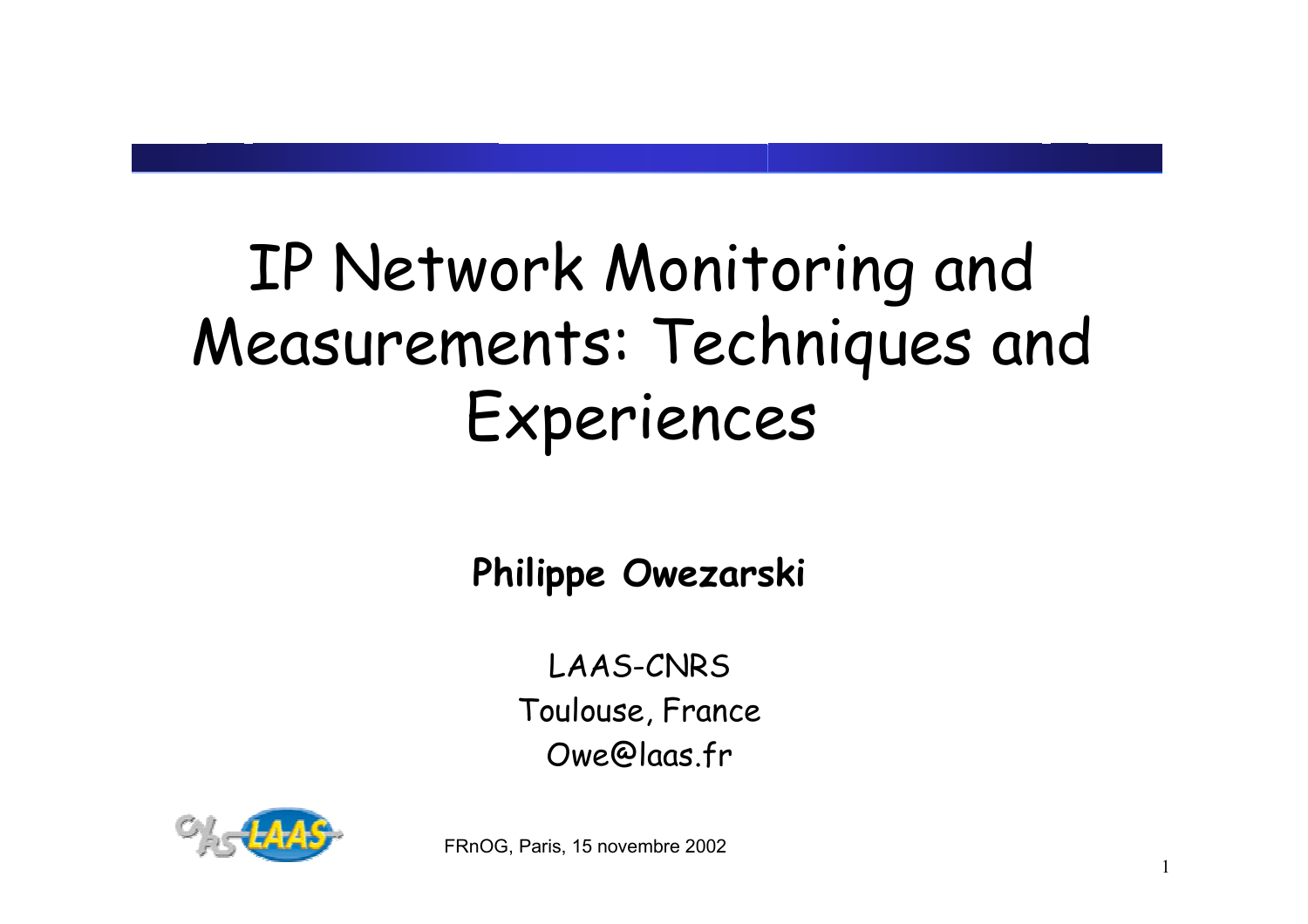# **Outline**

- **DENTITY** Introduction
- 4 Monitoring problematic
	- <sup>></sup> Only based on network administration tools
	- <sup>8</sup>Problematic example
- 4 Description of monitoring / measurement systems and projects
- 4 Traffic characterization and modeling

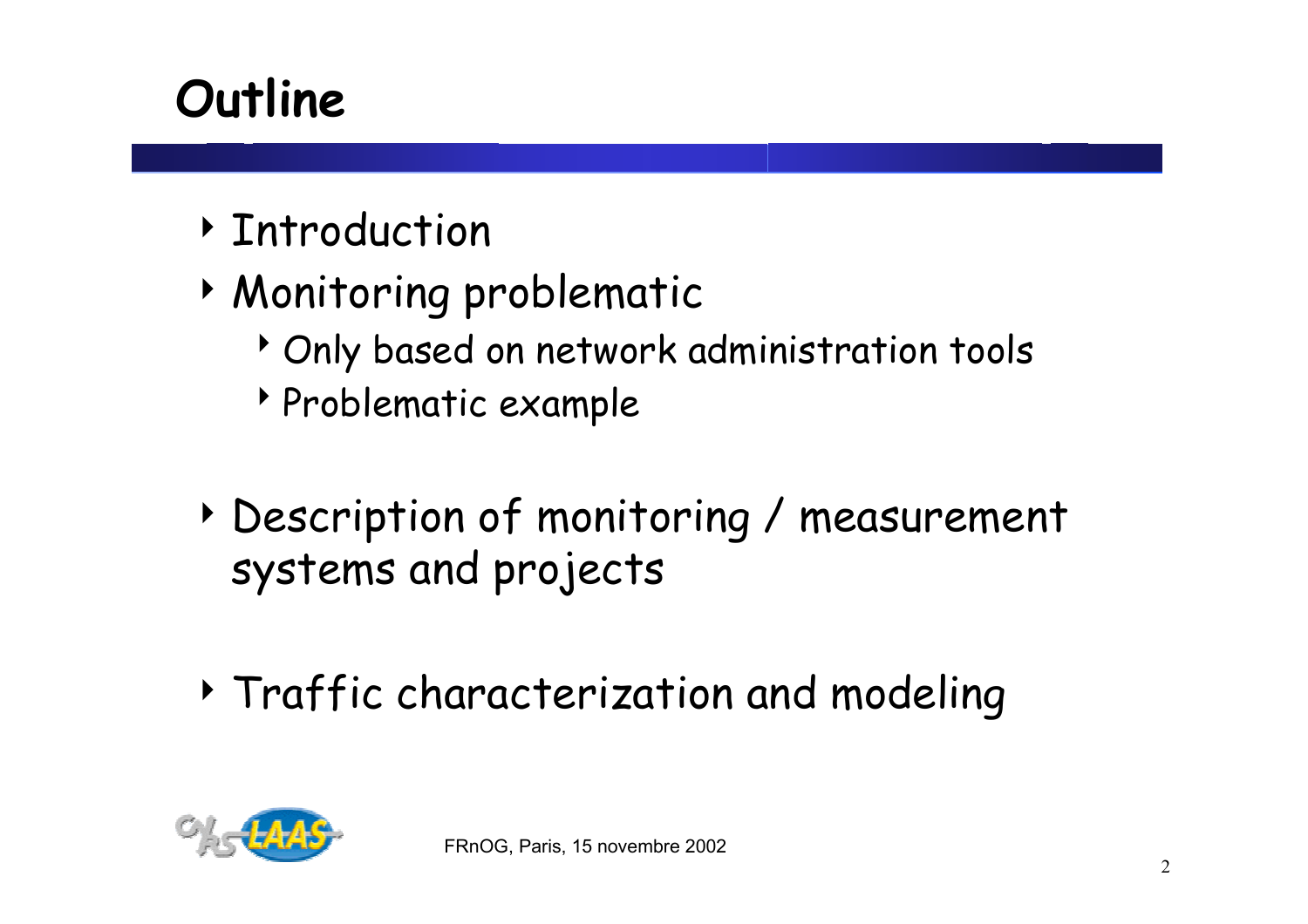# **Introduction**

- 4 Deals with both monitoring results and effects on network design, research and management
- 4 Framework of METROPOLIS
- 4 Topic under the spotlight

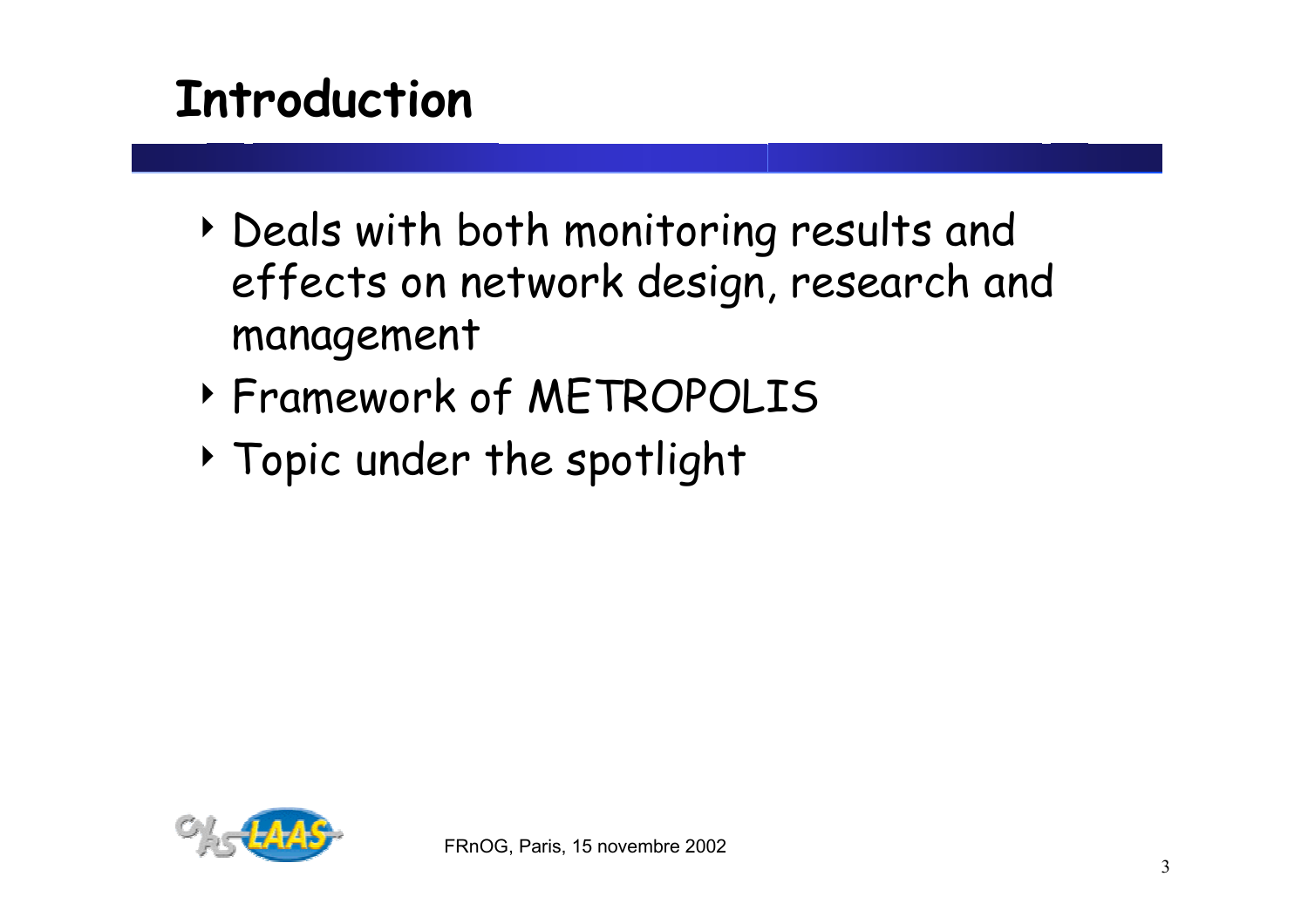# **Common solutions for network monitoring**

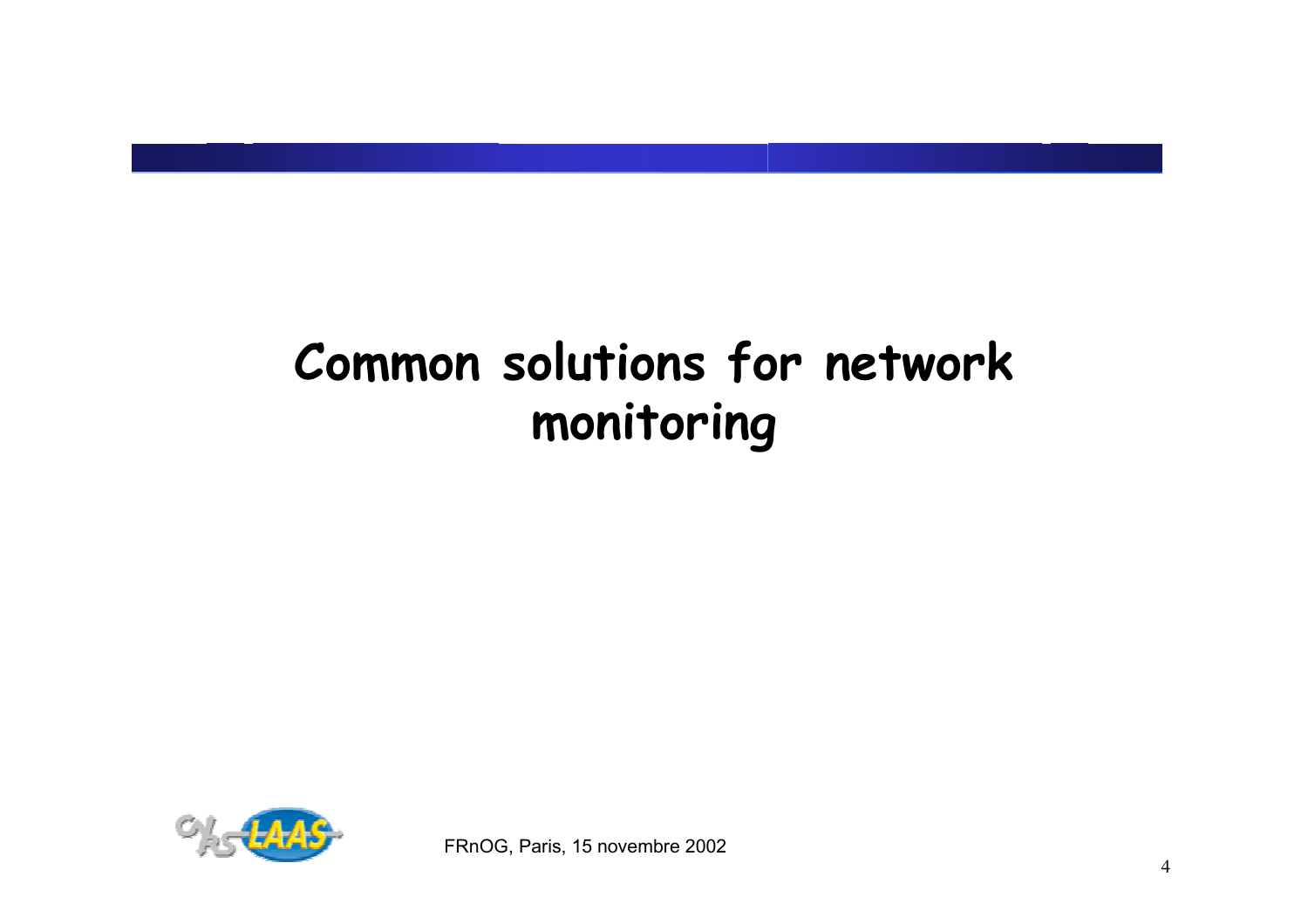# **What to use for network monitoring?**

- 4 Administration / operation tools based on SNMP
	- <sup>></sup> Topology of networks / configuration
	- $\rightarrow$  Some statistics measurements
		- Granularity is too coarse: min = 5 s (but can be 1 hour, 1 day, 1 week or whatever)
		- Measured parameters are more or less the amount of traffic sent and received

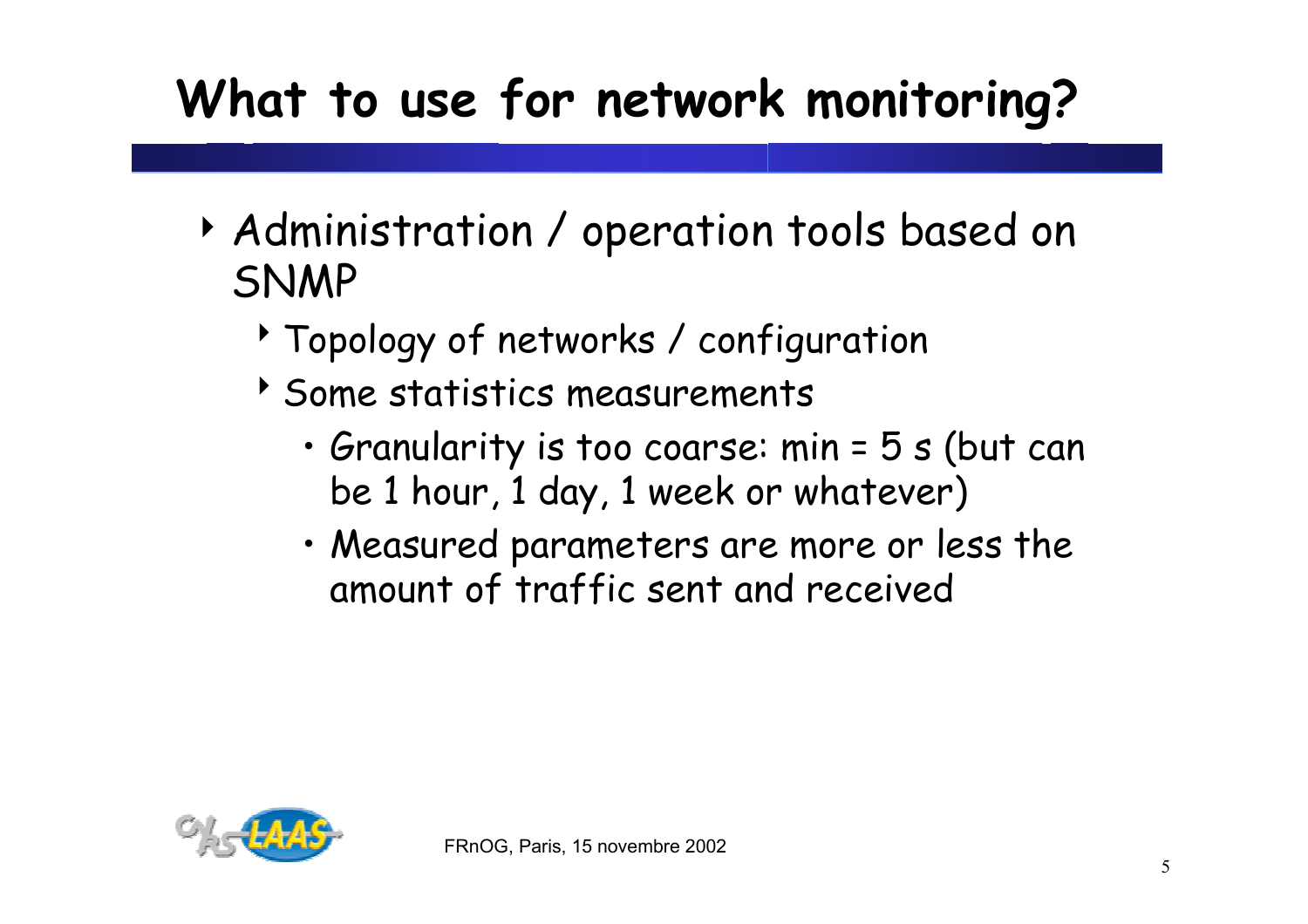#### **Some examples of SNMP results**

#### $\mathsf{RAP} \leftrightarrow \mathsf{RENATER}$  interconnection



Input traffic Output traffic

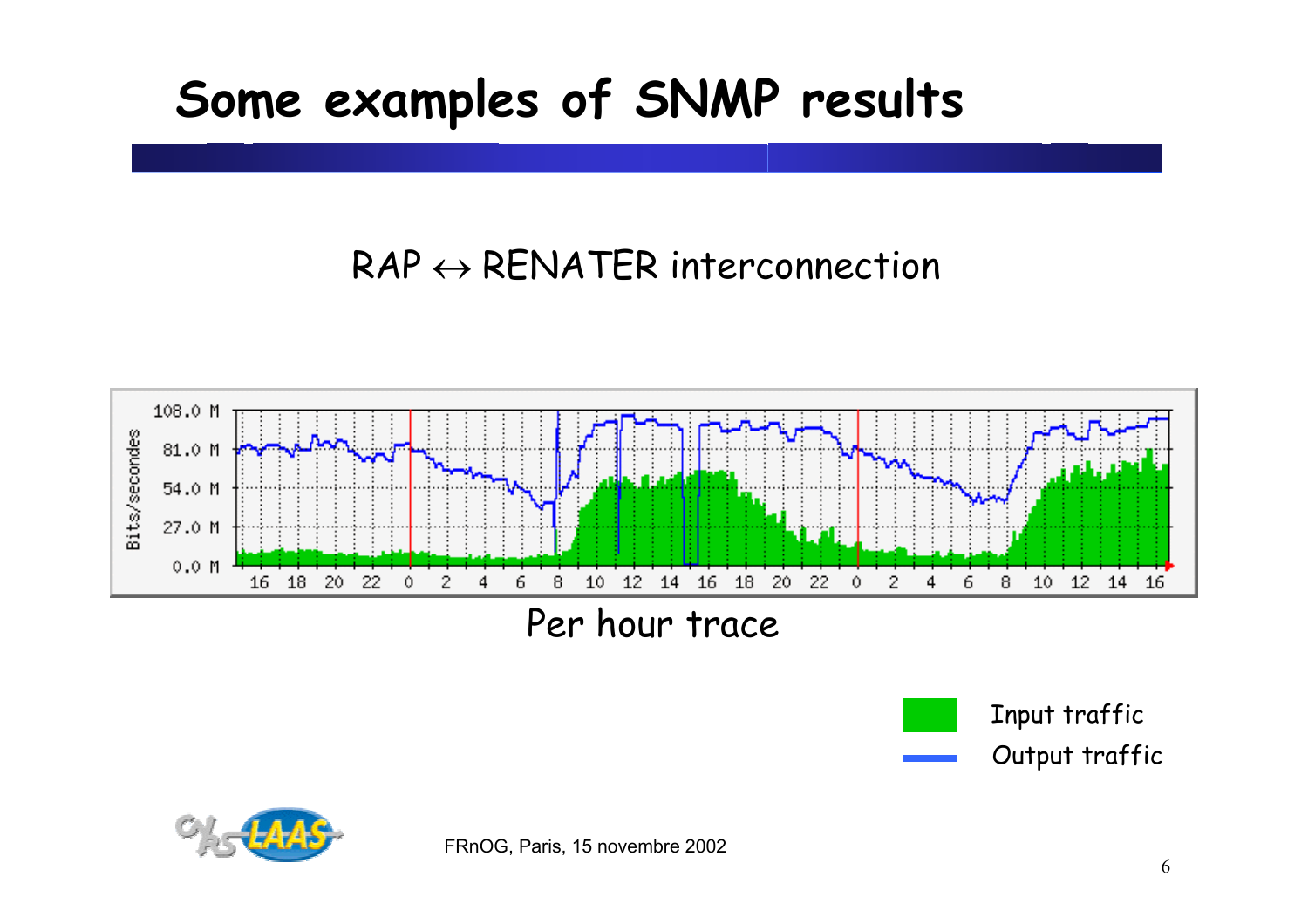# **Some examples of SNMP results (2)**





Input traffic Output traffic



FRnOG, Paris, 15 novembre 2002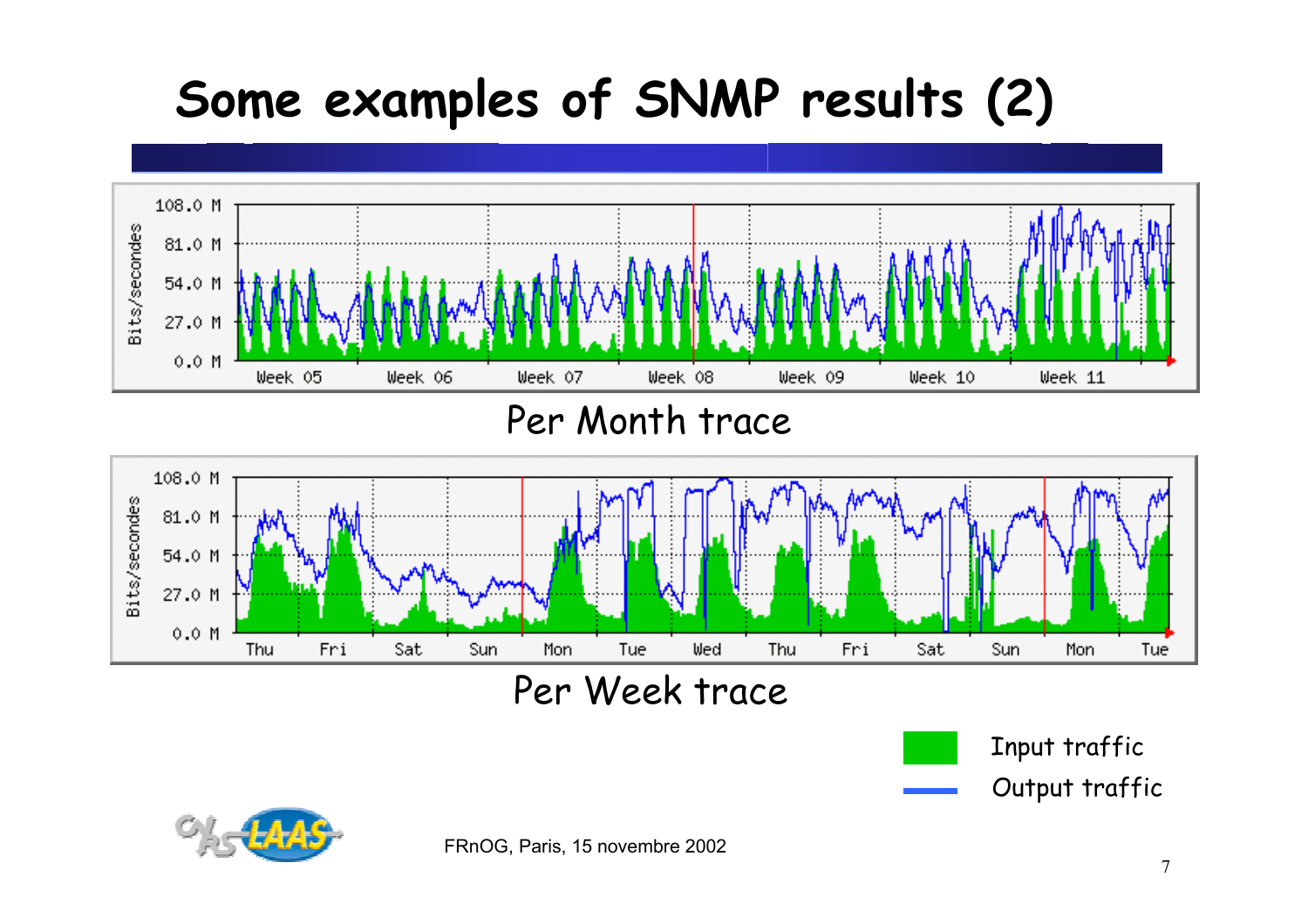# **Problems for monitoring networks**

- 4 Impossible to monitor traffic dynamics (second order values as variability autocovariance for instance)
- 4 Impossible to monitor traffic QoS (user point of view – goodput)
- 4 Impossible to get a (formal) traffic model

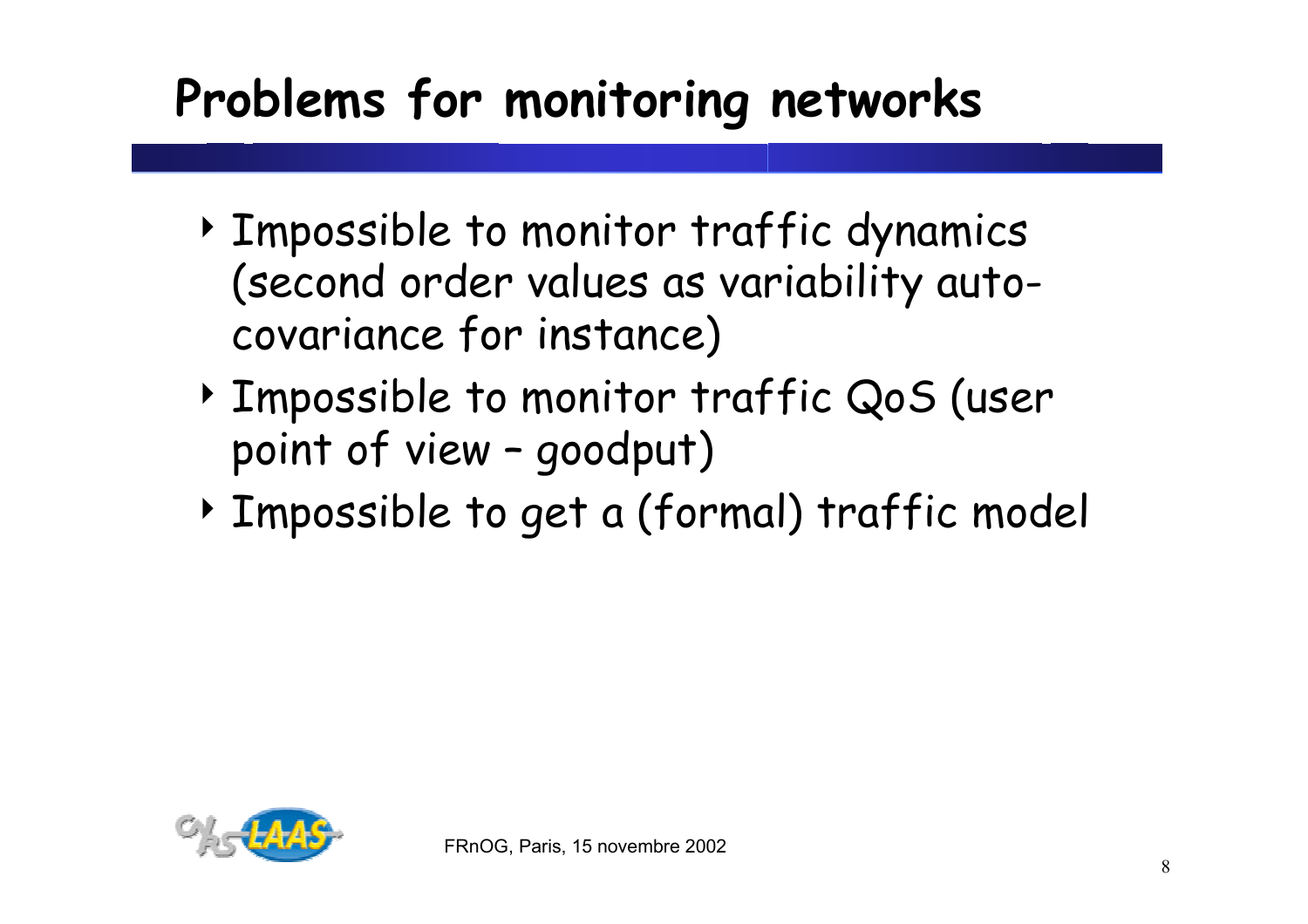# **Example on network provisioning**

- 4 Common beliefs tell us traffic is Poisson:
	- $\triangleright$  E[X]= $\lambda$
	- $\triangleright$  V[X]= $\lambda$
	- **Provisioning should be 2λ**
- 4 Actually, provisioning has to be at least 1:3 (i.e.  $3\lambda$ )
	- **PRENATER 1:3**
	- $\rightarrow$  Sprint 1:3
	- <sup>8</sup>WorldCom 1:5
	- **AT&T 1:10**

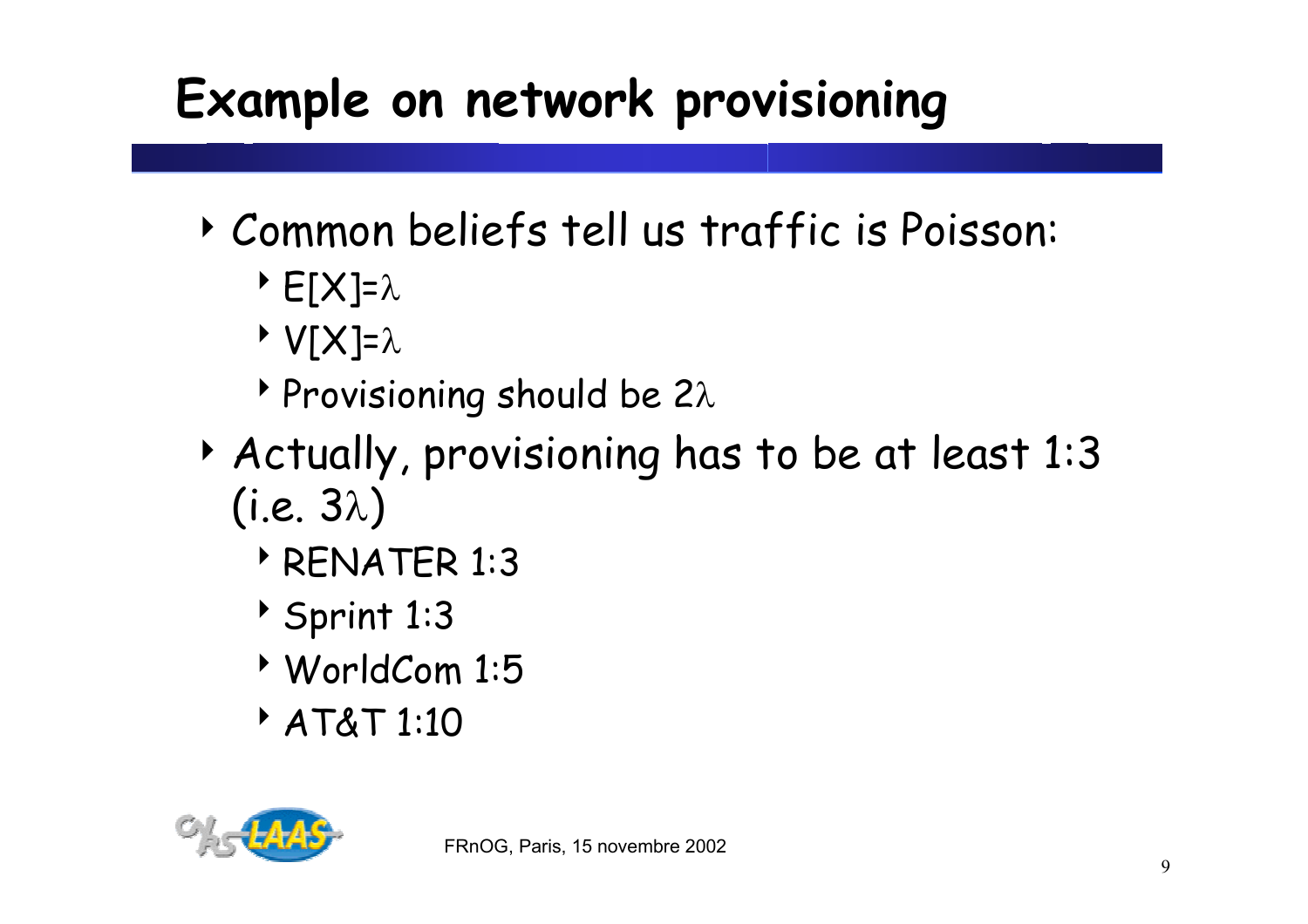## **Questions on the example**

- 4 How explaining this over-provisioning requirement ?
- 4 How to predict the traffic that will be supported by a new network to design ?



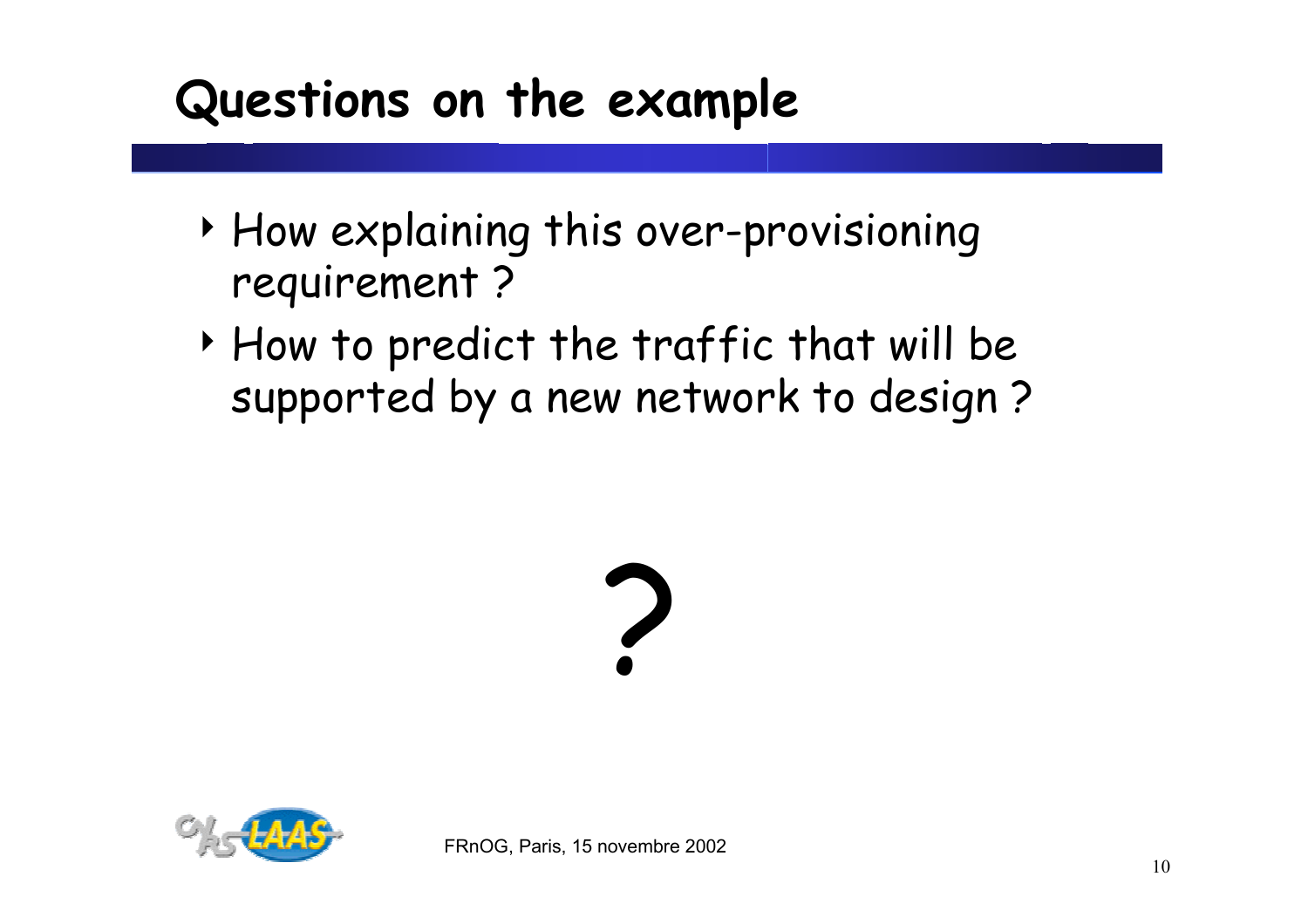# **IP monitoring: goals and importance**

- 4 Network and traffic exist and is full of information
- 4 Help to predict what will be the traffic in the future based on some current trends
- 4 Help to design and provision a network and Internet protocols

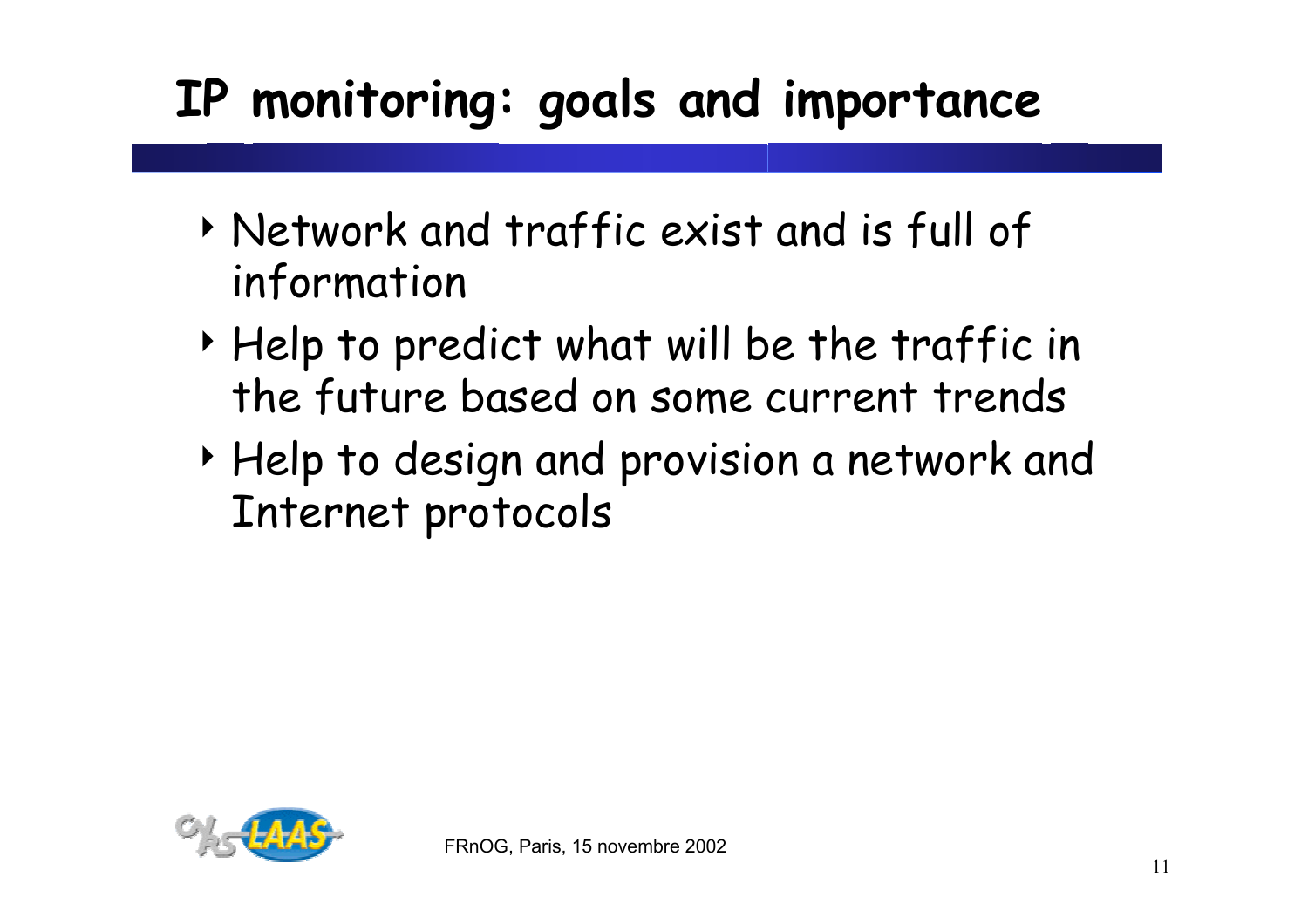# **IP monitoring: goals & importance (2)**

- $\Rightarrow$  Monitoring changes the network engineering and research process
- $\Rightarrow$  Monitoring is a new service that must be provided by vendors, carriers and ISP (technical and commercial adds) and strongly requested by users

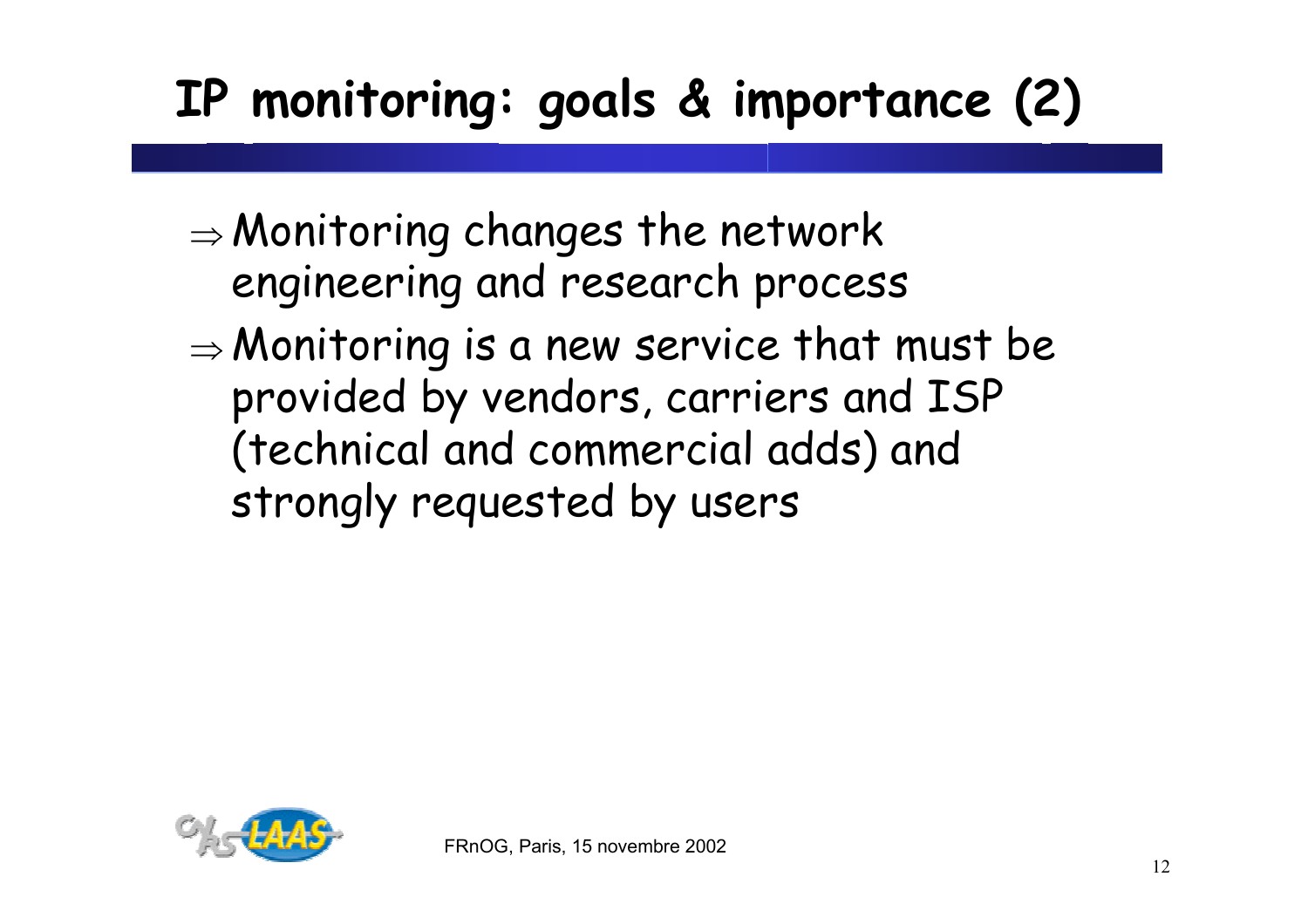# **Monitoring concerns**

- 4 Network design
- 4 Traffic engineering / routing tables
- 4 Network management
- 4 Provisioning
- 4 Pricing / charging
- 4 QoS monitoring
- 4 Assessment and tuning of mechanisms as
	- <sup>></sup> QoS (IntServ, DiffServ, IPv6, MPLS, ...)
	- <sup>></sup> Traffic engineering (OSPF, MPLS...)

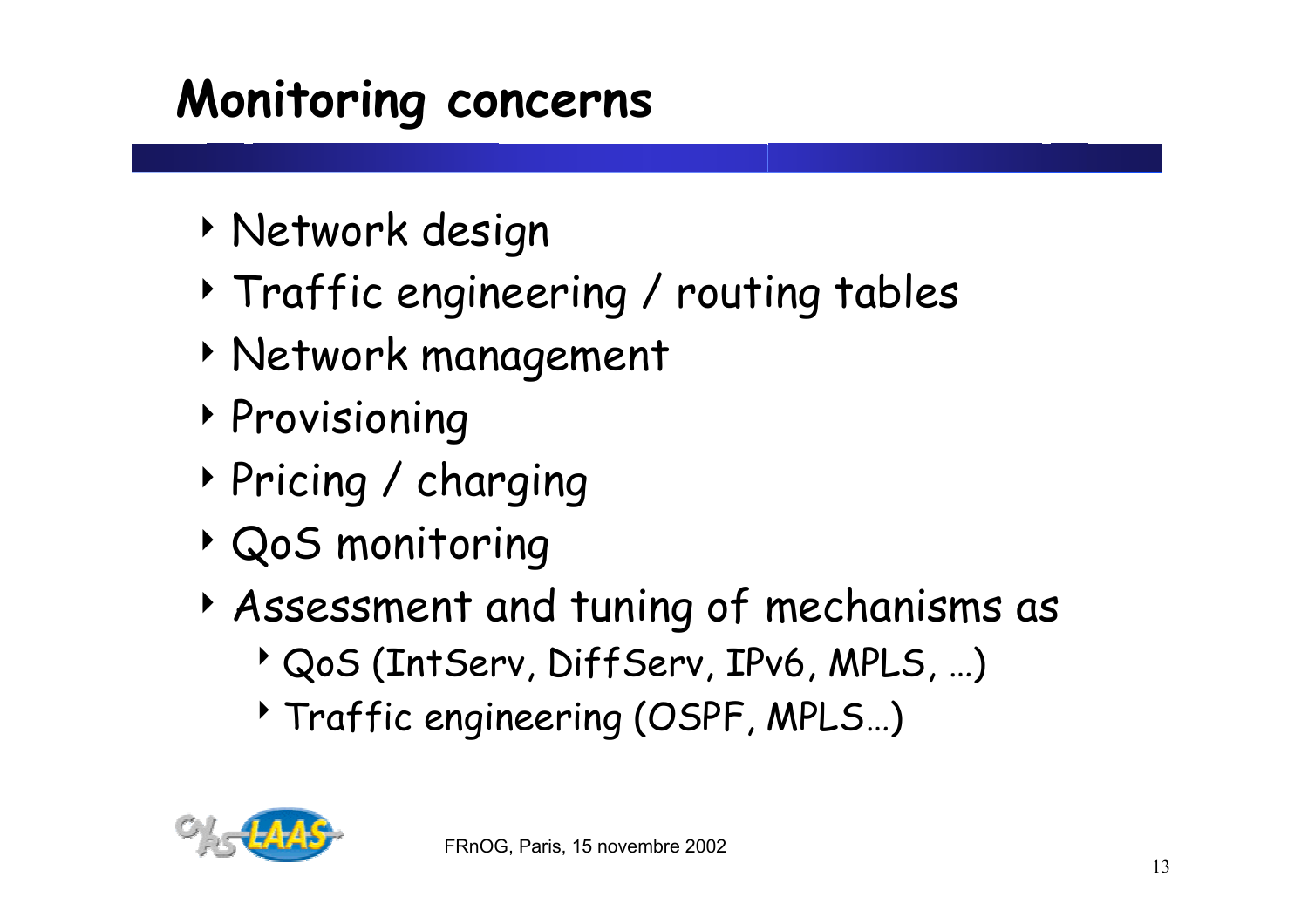# **IP Monitoring and Research**

- 4 New protocols and architectures for:
	- <sup>></sup> Traffic characterization and modeling
	- **Multi-domains QoS guaranty**
	- $\rightarrow$  Service and network utilization optimization
	- **Network or VPN or CoS provisioning**
	- <sup>></sup> QoS routing
	- *Network security*
- 4 Techniques and mechanisms for:  $\rightarrow$  pricing

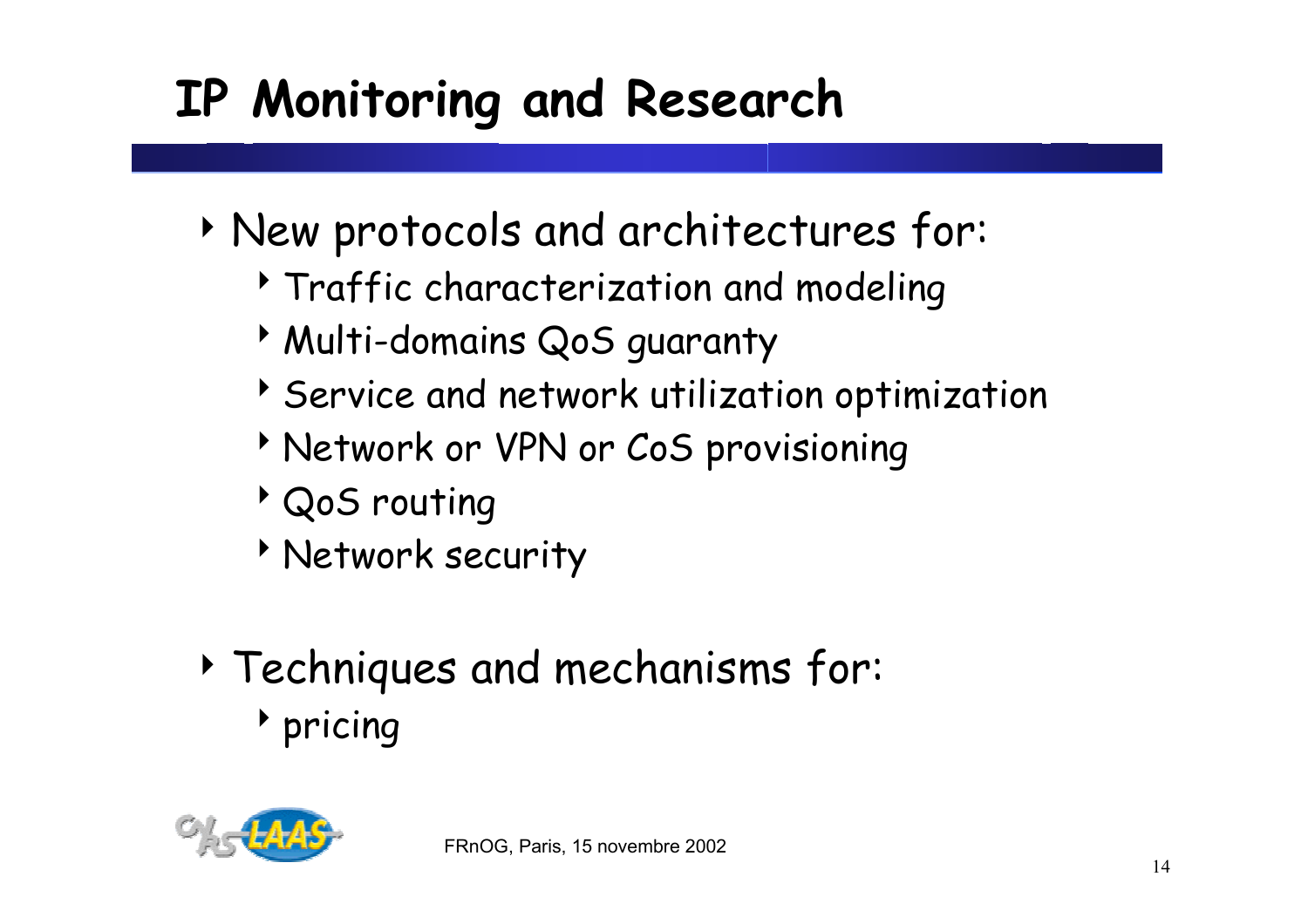### **State of the art (as far as I know)**

#### **Active vs. Passive Measurements Some Monitoring Projects**

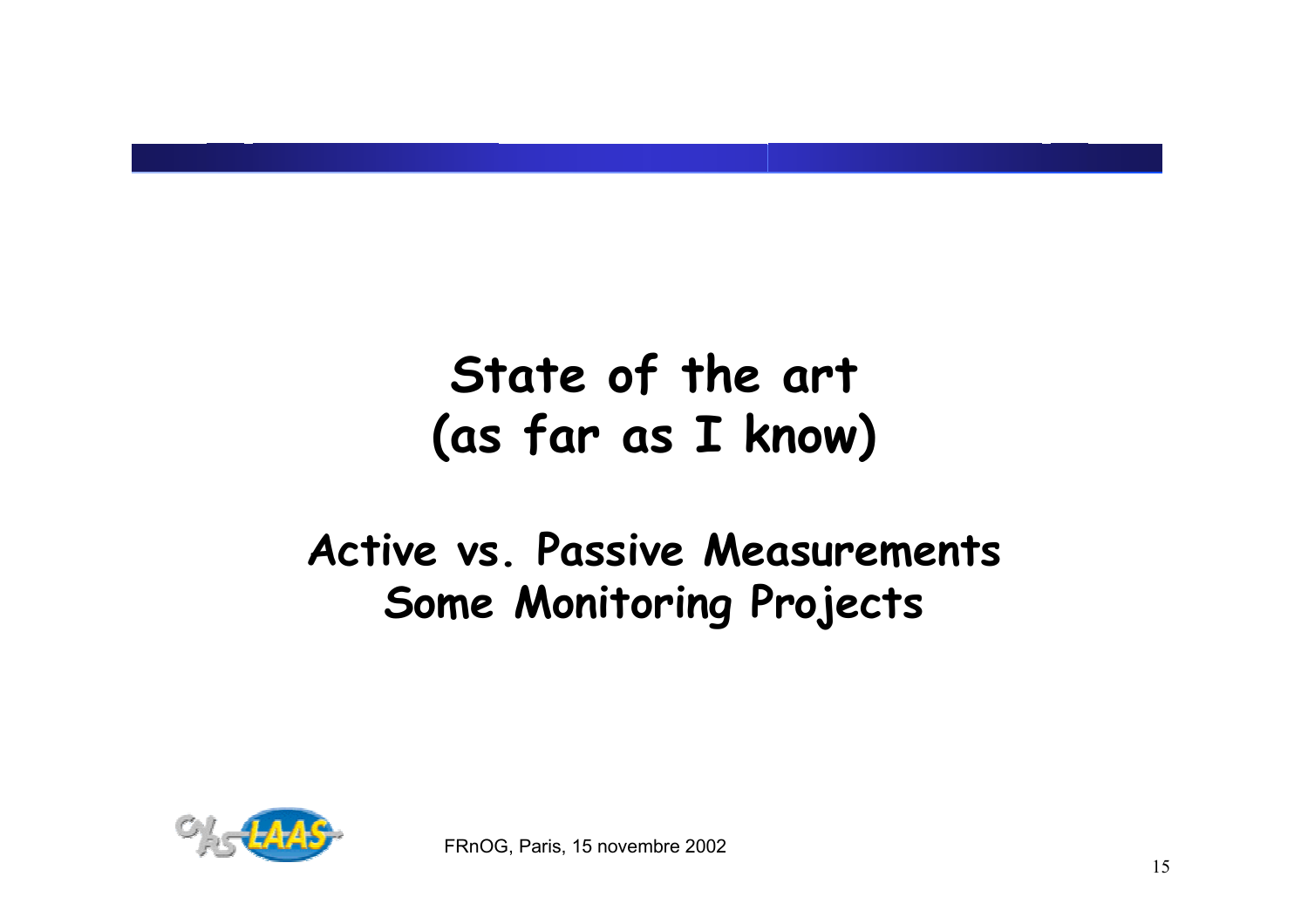#### **Active measurements**

- 4 Active measurements
	- Consists in sending packets on a network and observing results (Delay, RTT, Throughput, etc.)
	- User point of view
	- Best solution to evaluate the service you can get from the network you're connected to
- 4 Drawbacks
	- $\triangleright$  Probe packets change the state of the network  $\rightarrow$  IETF IPPM WG is working on the definition of probing scenarios minimizing the effects on the network state

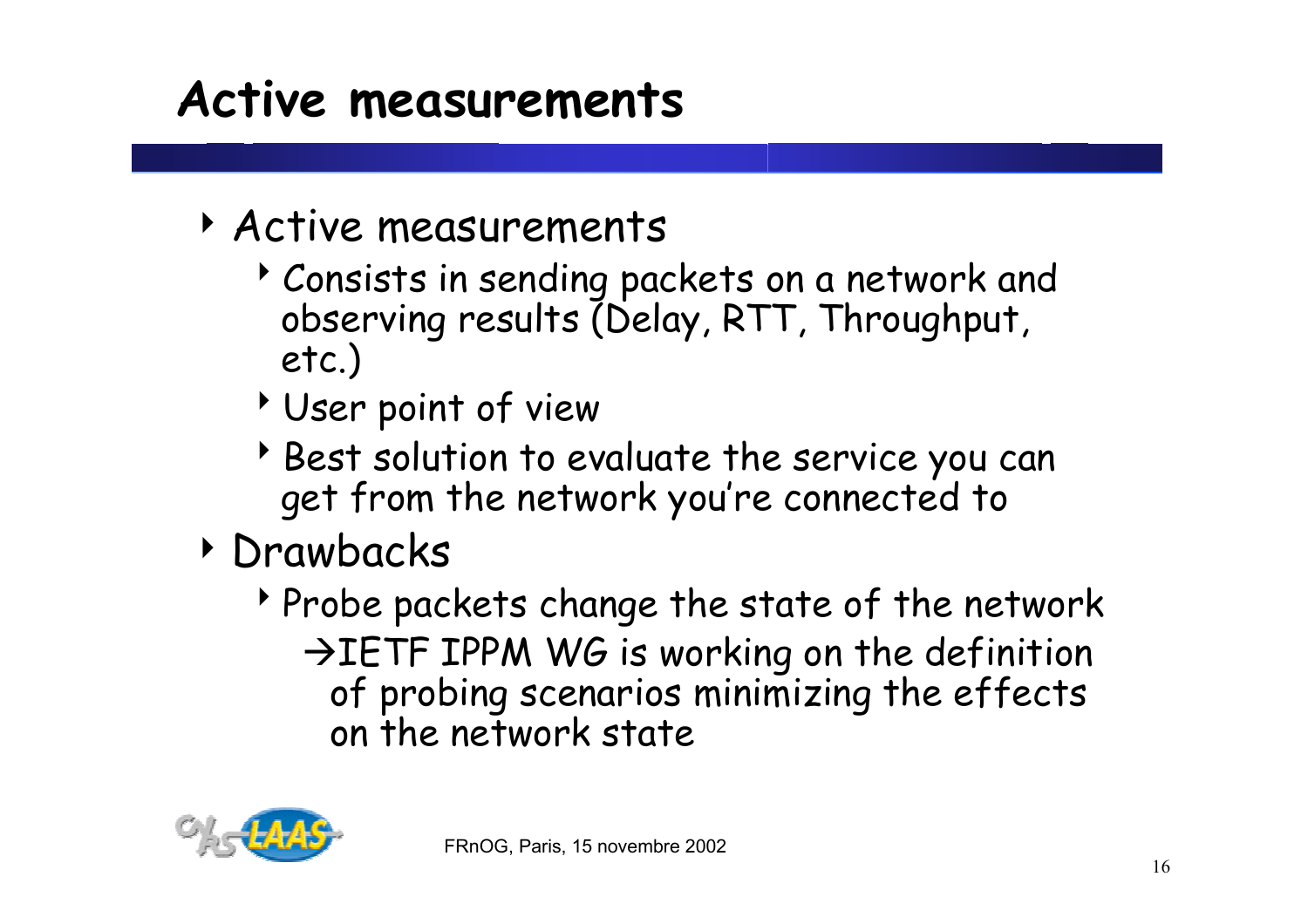#### **Some active measurement tools**

- 4 Ping
- 4 Traceroute
- 4 MGEN
- 4 RIPE equipments
- 4 Etc.

 $\Rightarrow$  Importance of clock synchronization: most  $\overline{\phantom{a}}$ of the time GPS is required

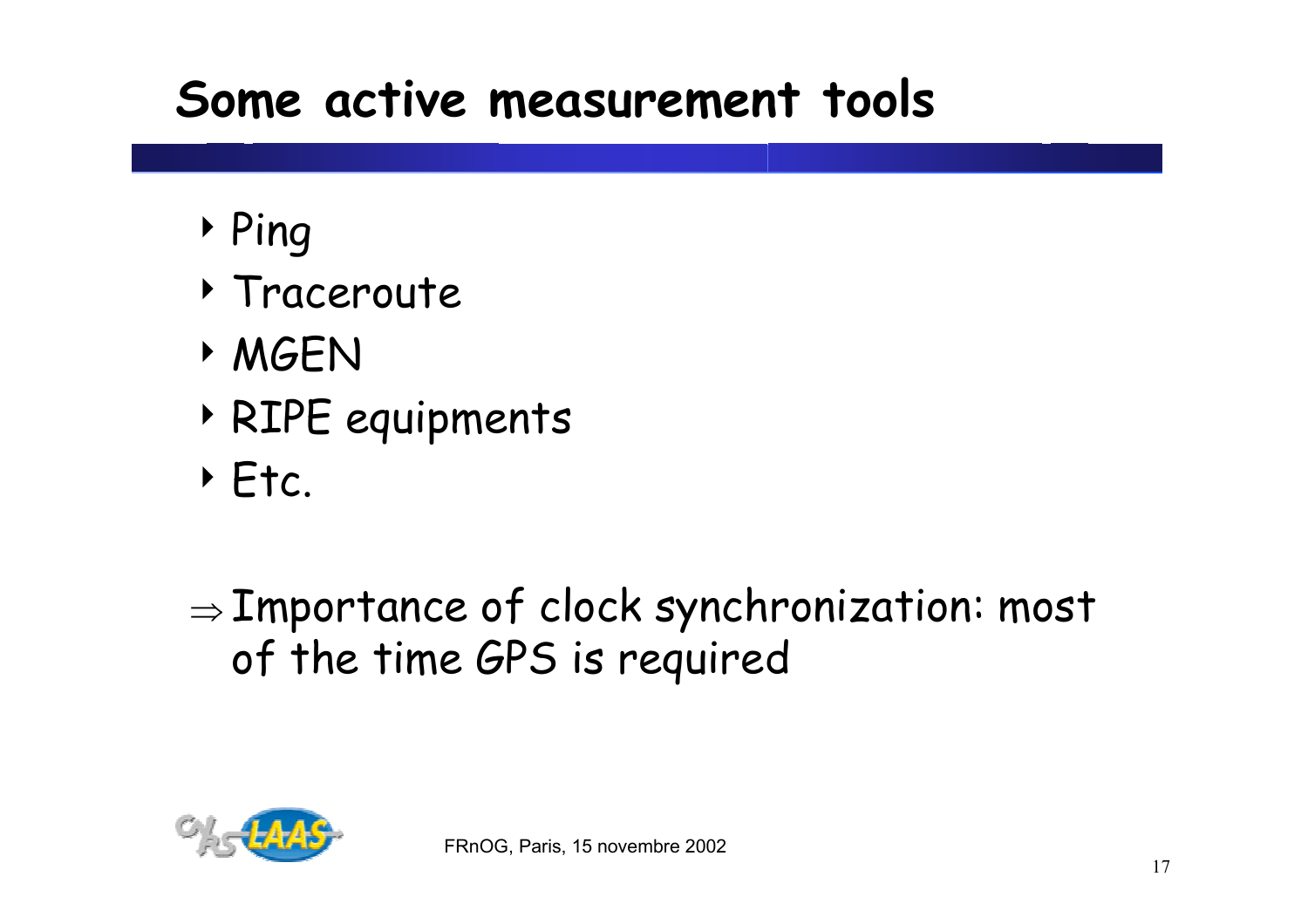# **Projects based on active measurements**

- 4 Projects
	- Surveyor (NSF): ping and GPS clocks
	- **MIMI (Paxson/ACIRI) / RIPE**
	- **MINC (Multicast INC)/ UINC (Unicast INC)**
	- **Metsizer (Telcordia ex Bellcore)**
	- $AMP (NLANR)$
- 4 Topics
	- **Measuring QoS (Delay, loss, RTT, throughput)**
	- $\rightarrow$  Infer internal structure of the network
	- $\rightarrow$  Tomography
	- betect points of congestion

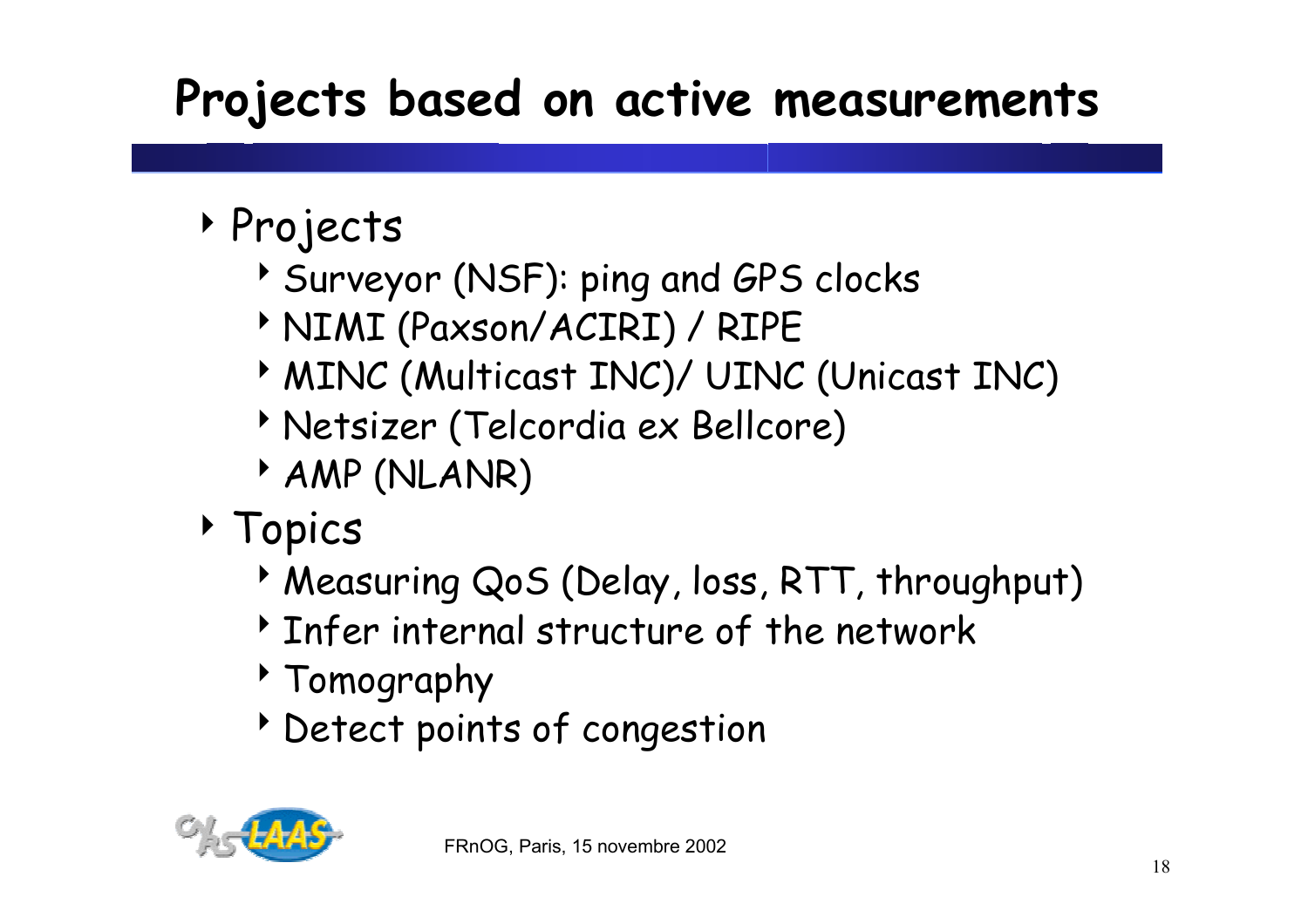#### **Passive measurements**

- Capture packets (or headers)
- <sup>8</sup>Not intrusive at all
- Carrier / ISP point of view
- Best solution for a carrier to measure traffic
- 4 Drawbacks
	- **Sampling issues** 
		- Creation of a new IRTF WG (IMRG)
	- b Difficult to get a user point of view
	- Technical limits (speed of components, capacity)

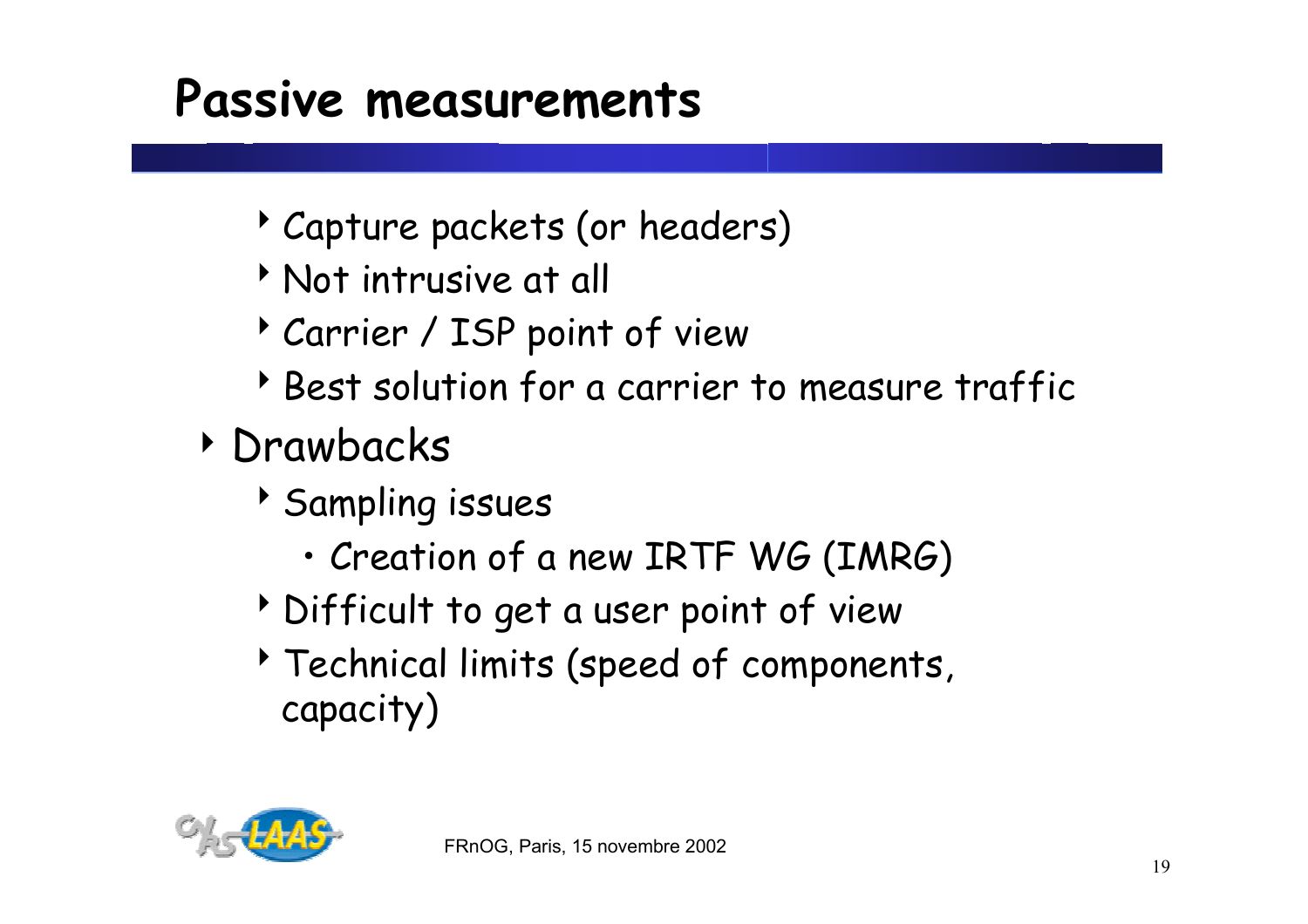# **On line vs. Off line measurements**

- 4 On line
	- <sup>8</sup>Packets are analyzed in real-time
	- <sup>></sup> Analysis on very long periods
	- $\rightarrow$  But complexity of analysis is quite limited
- 4 Off line
	- Packets are stored on hard drives / SAN for later analysis
	- Possibilities of analysis are endless
	- **Possibility of correlating several traces**
	- But amount of stored data is really huge (small periods only)

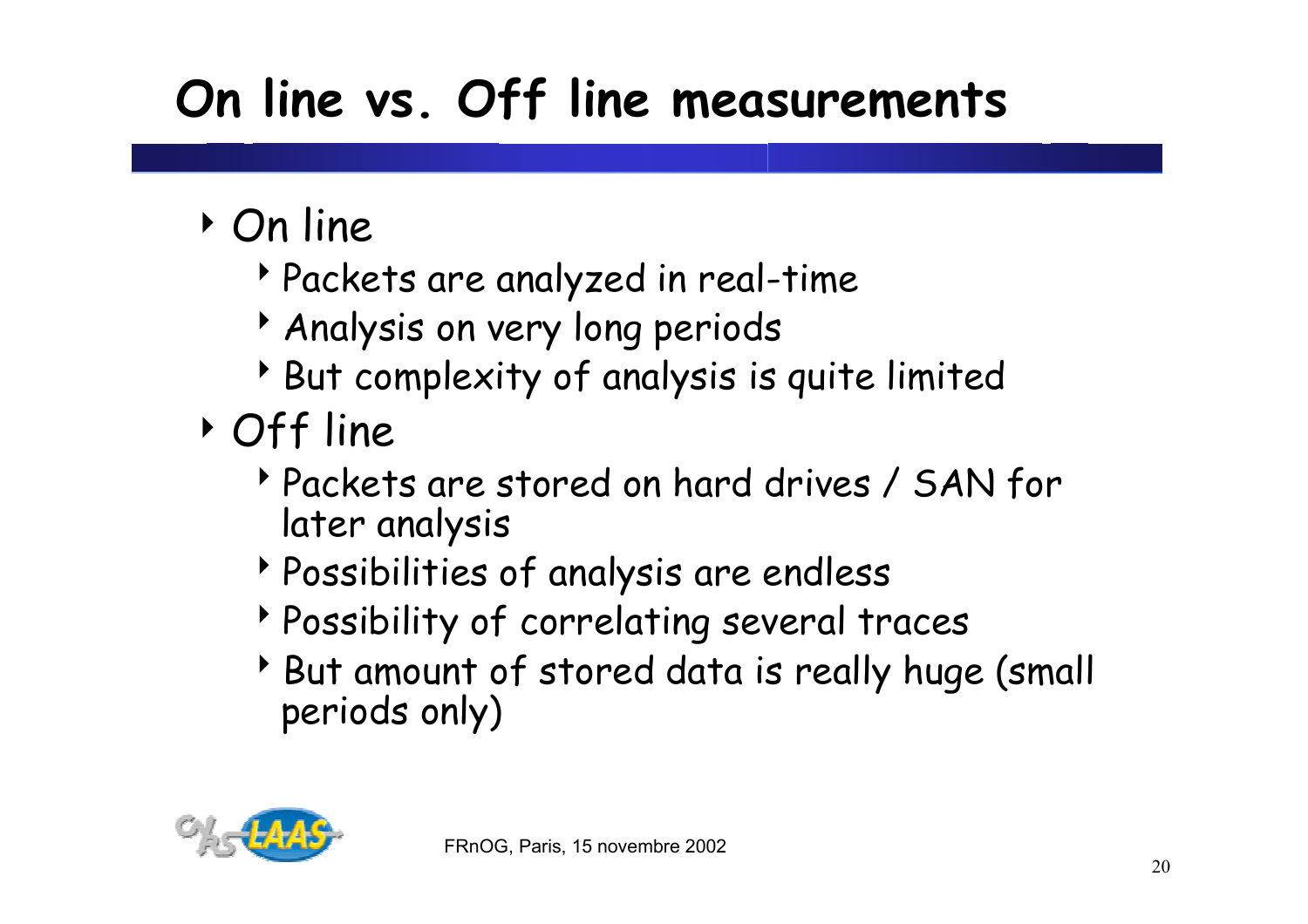## **Passive measurement tools**

- 4 TSTAT
- 4 NTOP
- 4 LIBCAP
- 4 Tcpdump
- 4 Tcptrace
- 4 QOSMOS
- 4 IPANEMA
- 4 CISCO's Netflow
- 4 OCxMON (mainly ATM)

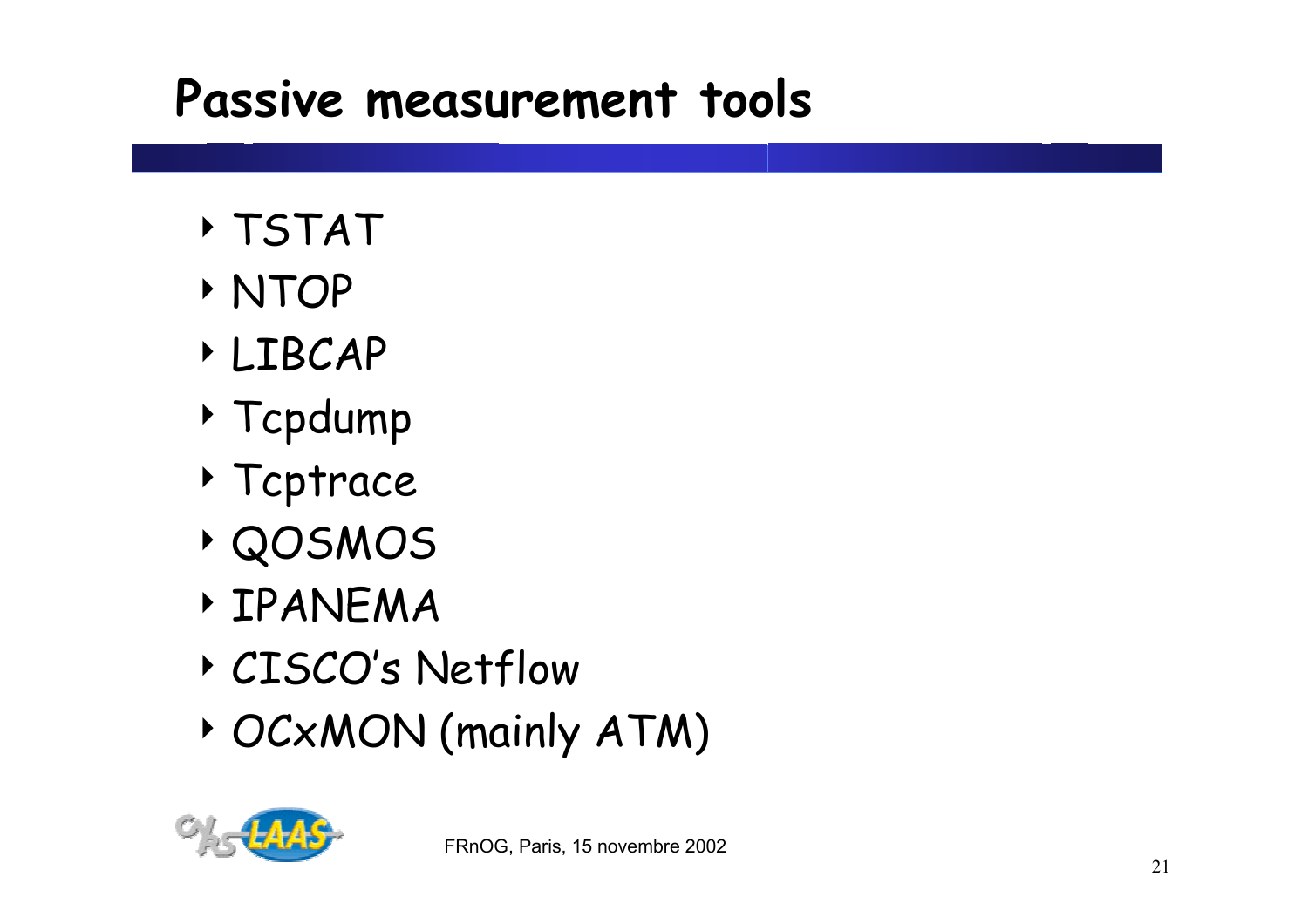#### **Projects based on passive measurements**

- 4 Projects
	- **Netscope (AT&T): Based on Netflow**
	- **CAIDA: Based on OCxMON & Monitoring of vBNS**
	- **SPRINT IPMON**
- 4 Topics
	- <sup>></sup> Traffic matrices / routing table / Tomography
	- **Network security**
	- **Network provisioning**
	- <sup>></sup> Evolution of traffic (new applications)
	- $\rightarrow$  Representing the Internet
	- <sup>></sup> Traffic modeling and predictions

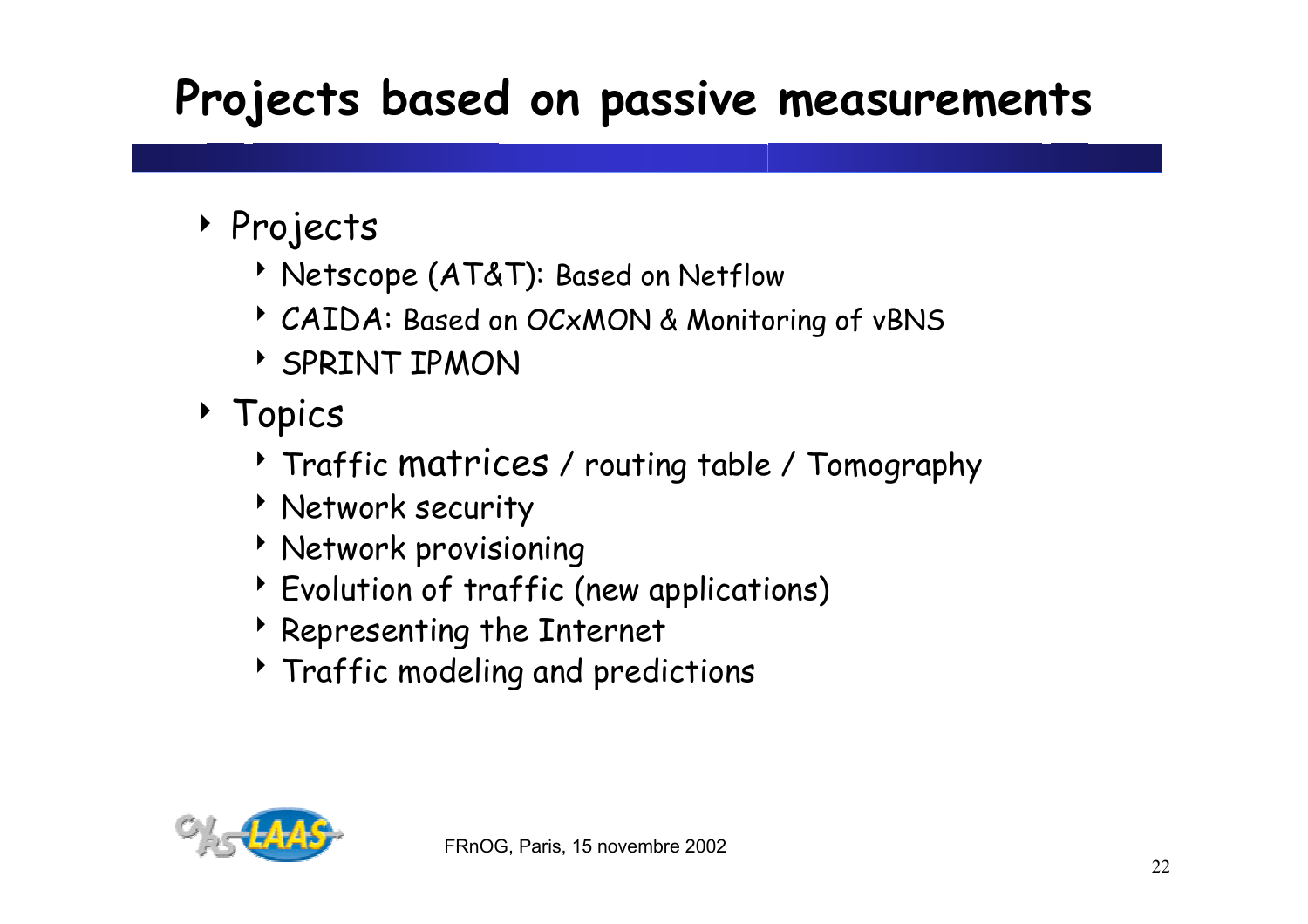

FRnOG, Paris, 15 novembre 2002

#### 23

# **METROPOLIS (supported by RNRT)**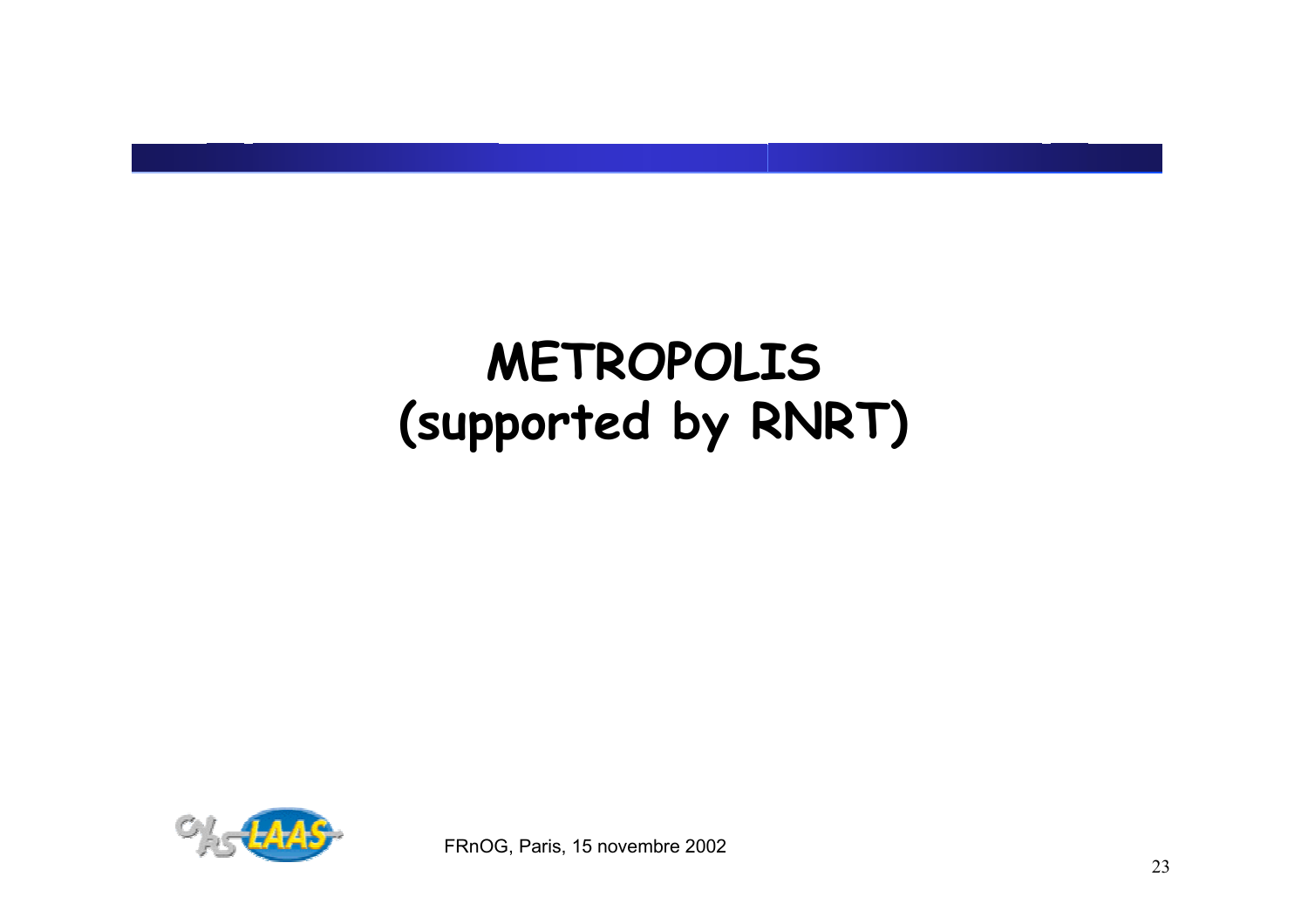#### **Partners**

- 4 LIP6
- 4 LAAS
- 4 FT R&D
- 4 GET
- 4 INRIA Rocquencourt
- 4 EURECOM
- 4 RENATER

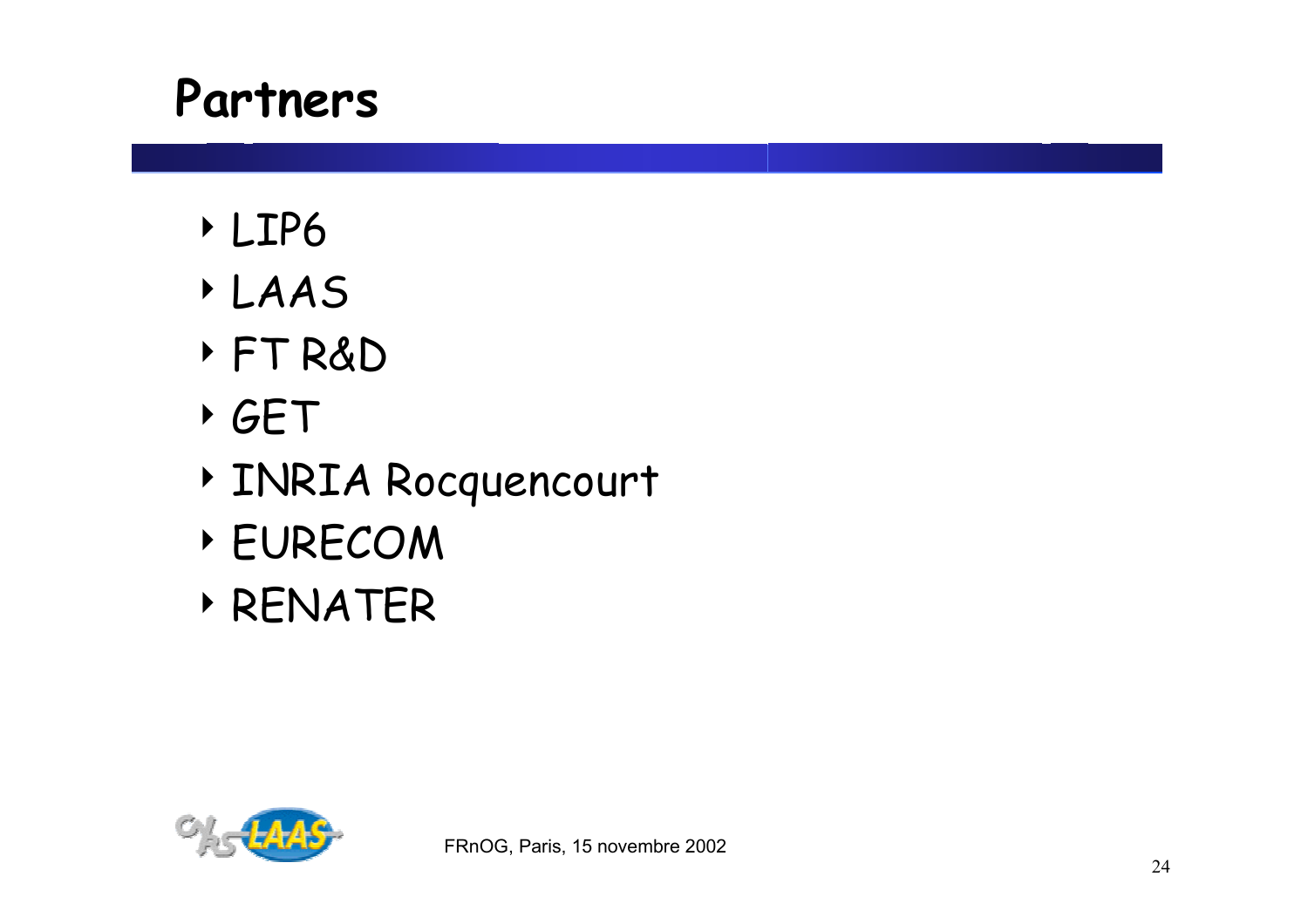# **Objectives**

- 4 Defining a monitoring methodology
- 4 Combining active and passive measurements
	- Active: IPANEMA, RIPE, QOSMOS
	- <sup>8</sup>Passive: DAG
- 4 A full set of networks
	- <sup>8</sup>VTHD (high speed experimental network)
	- **Penater (public operational network)**
	- ADSL (private operational network)

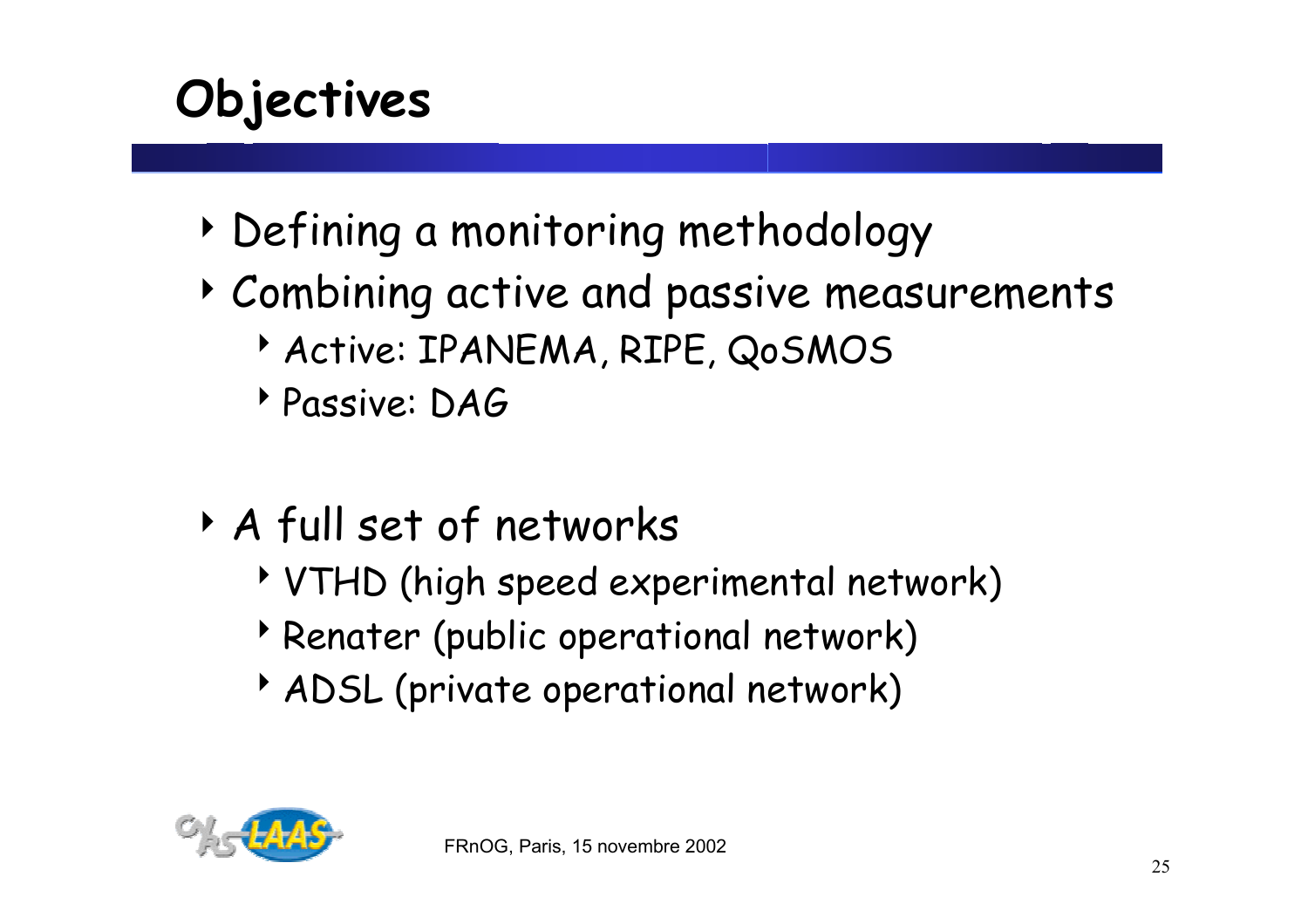## **Addressed issues**

- 4 Empiric and stochastic modeling (and more?)
- 4 Provisioning and SLAs
- 4 Classification
- 4 Traffic, network and protocol analysis
- 4 Sampling
- 4 Pricing and charging

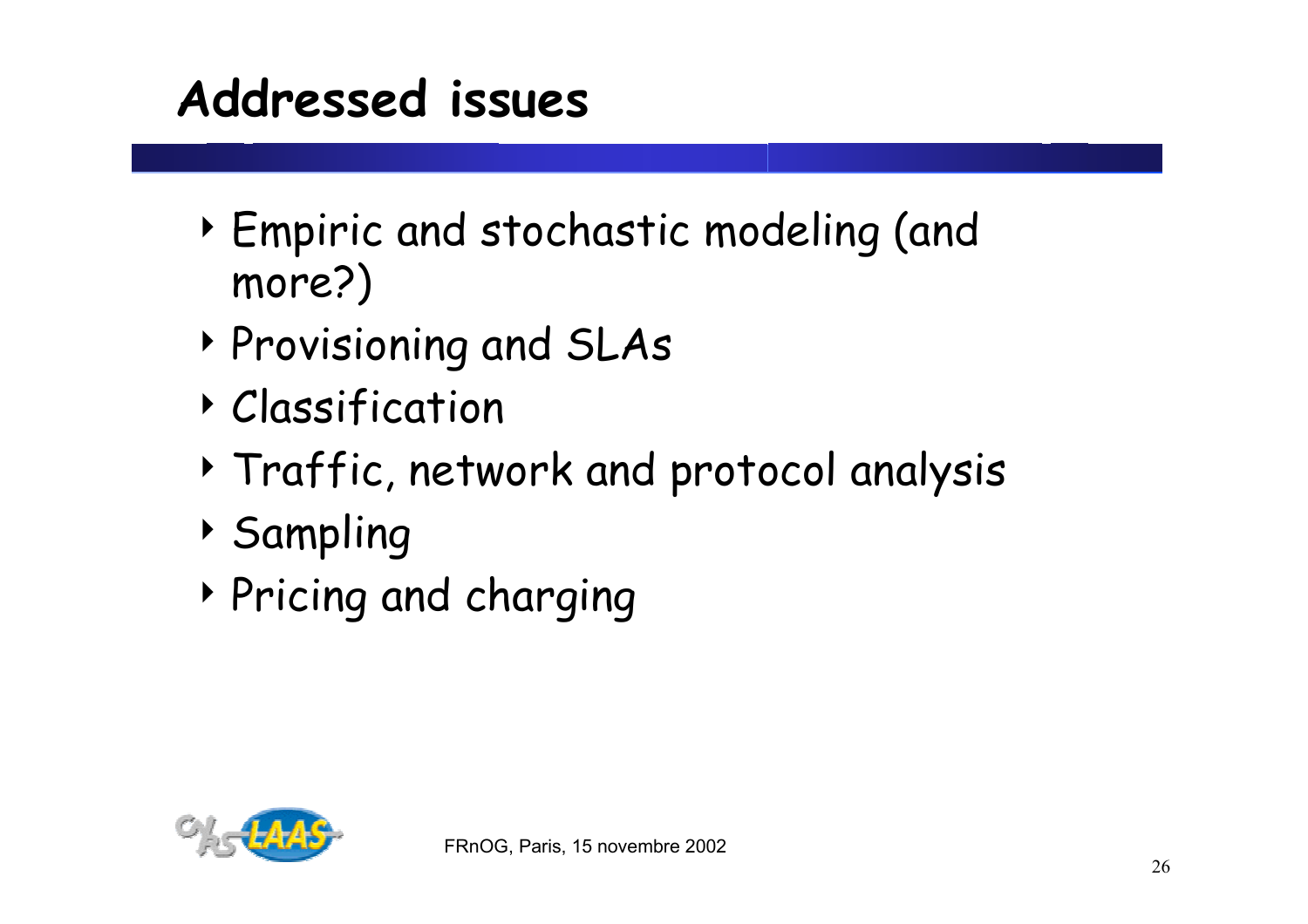#### **METROPOLIS passive measurements**

- 4 Insert optical splitter on network links  $\rightarrow$  transparent system, not intrusive
- 4 Data from an operational IP backbone
- 4 Integrated system to collect packet-level, flow-level, and routing measurements
	- Collect and timestamp all IP headers (44 bytes) with GPS timestamps (accuracy > 2 <sup>µ</sup>sec)
	- <sup>8</sup>ATM/Ethernet PCI network interface (DAG: University of Waikato /Endace, NZ)

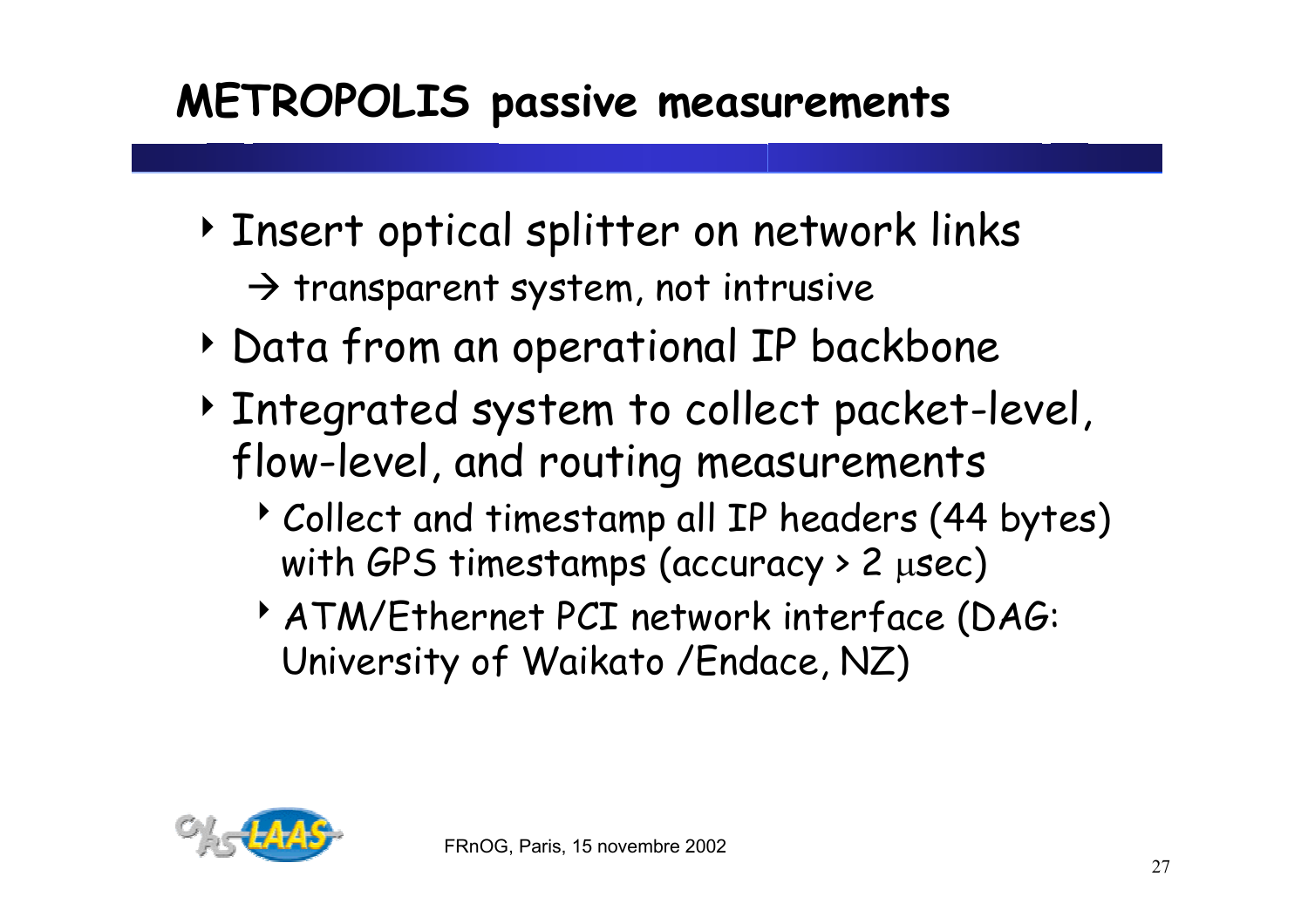## **Traffic characterization**

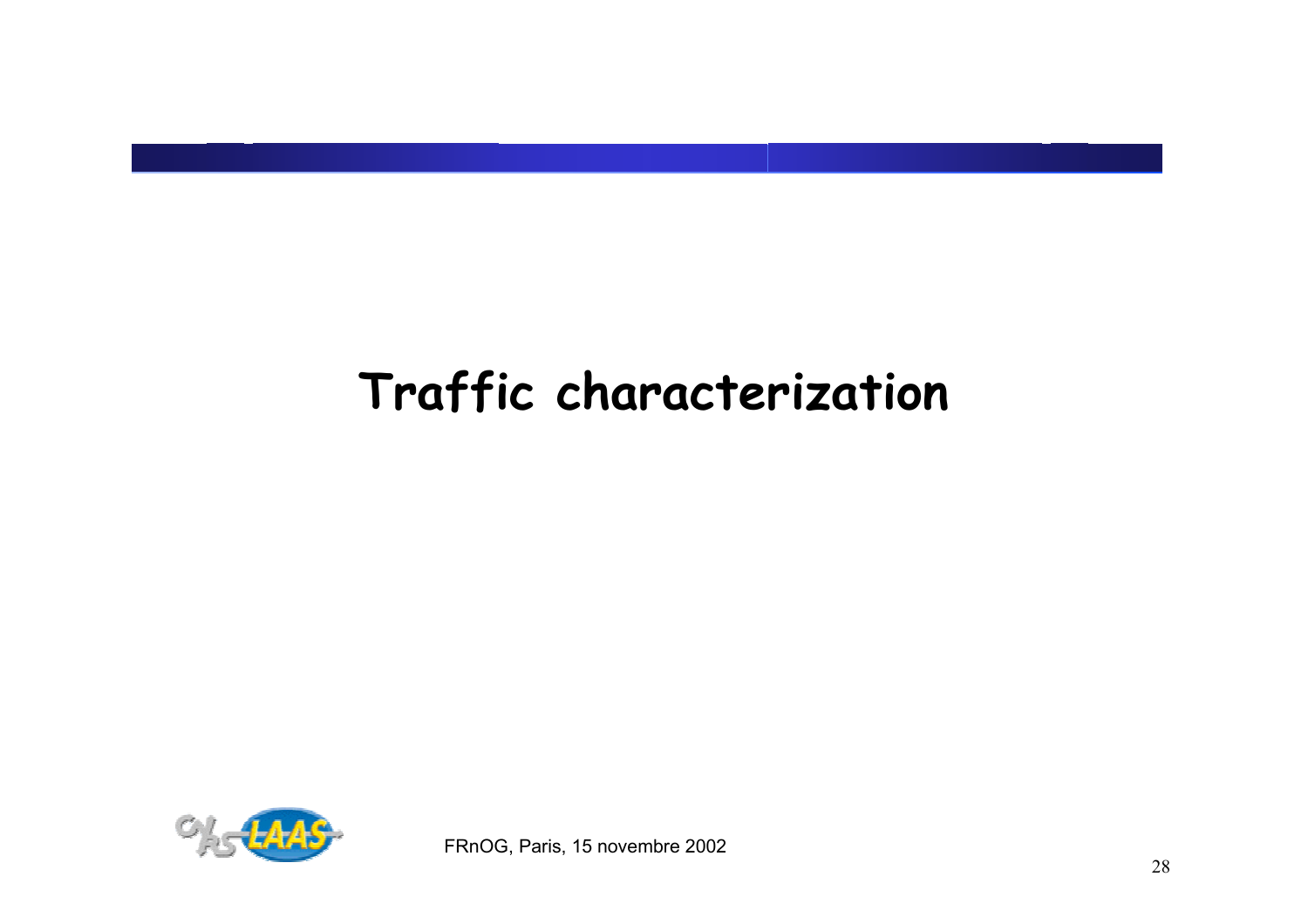# **Link Utilization: bandwidth**



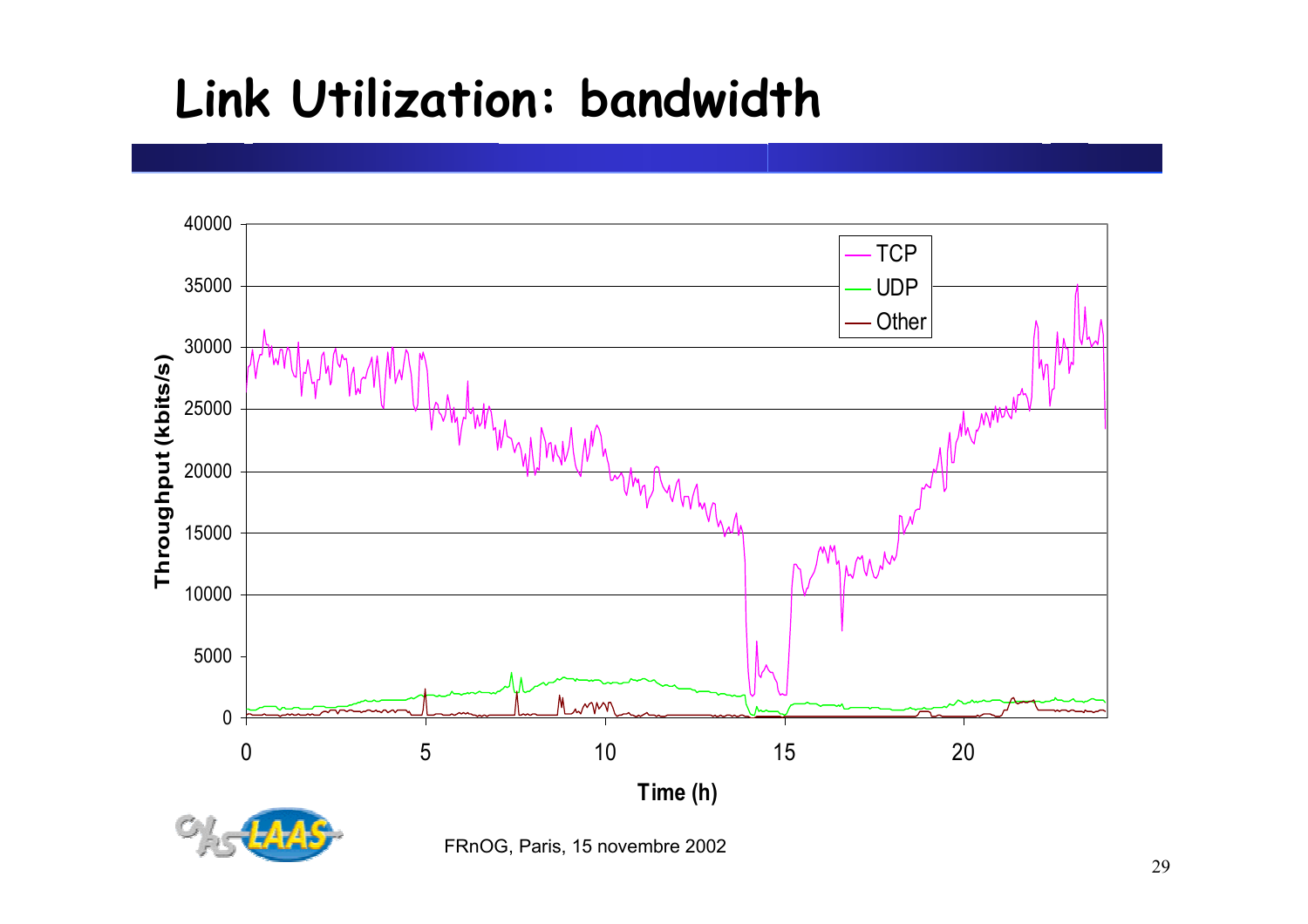# **Link utilization: packets**



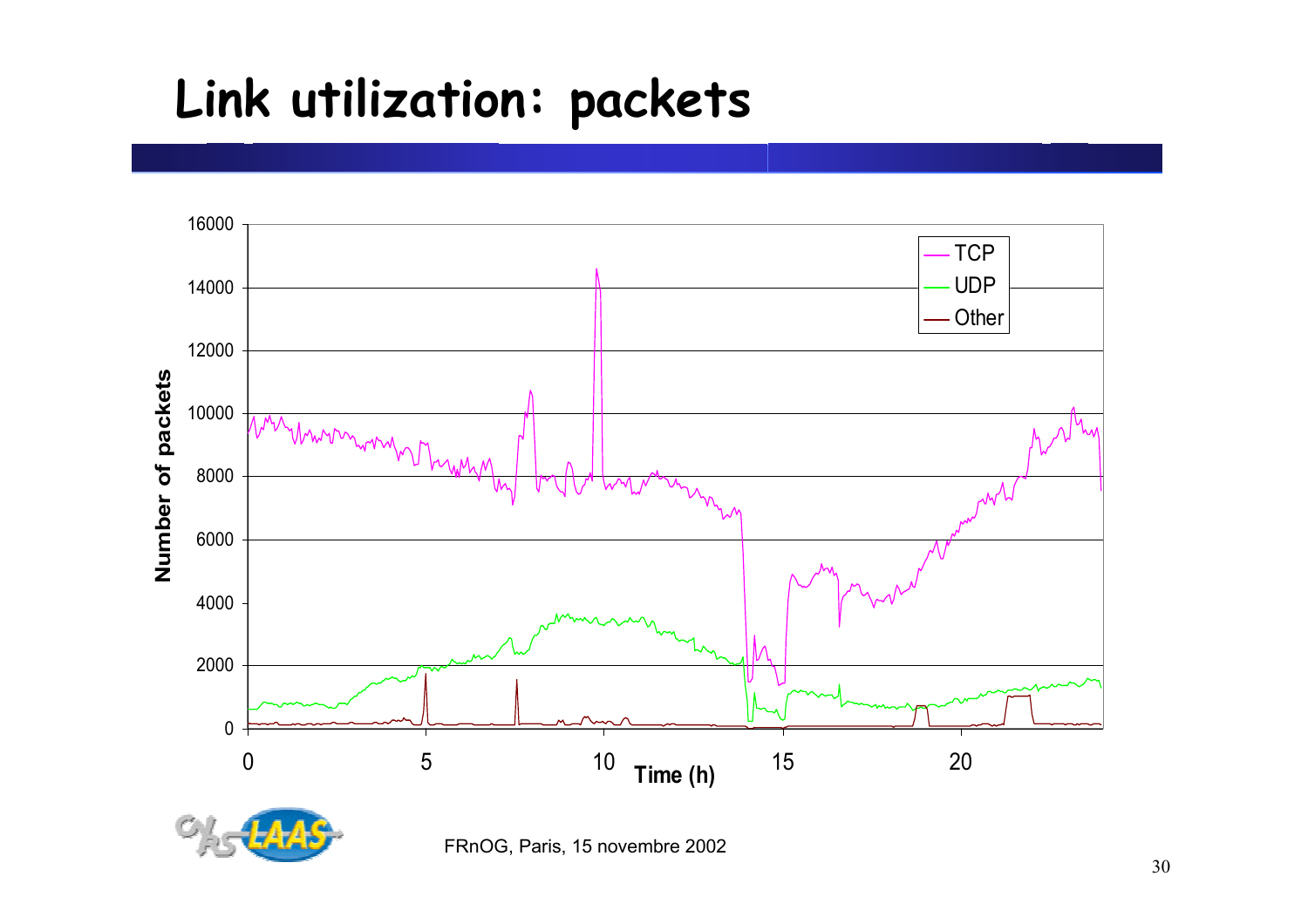## **Link utilization: instantaneous flows**

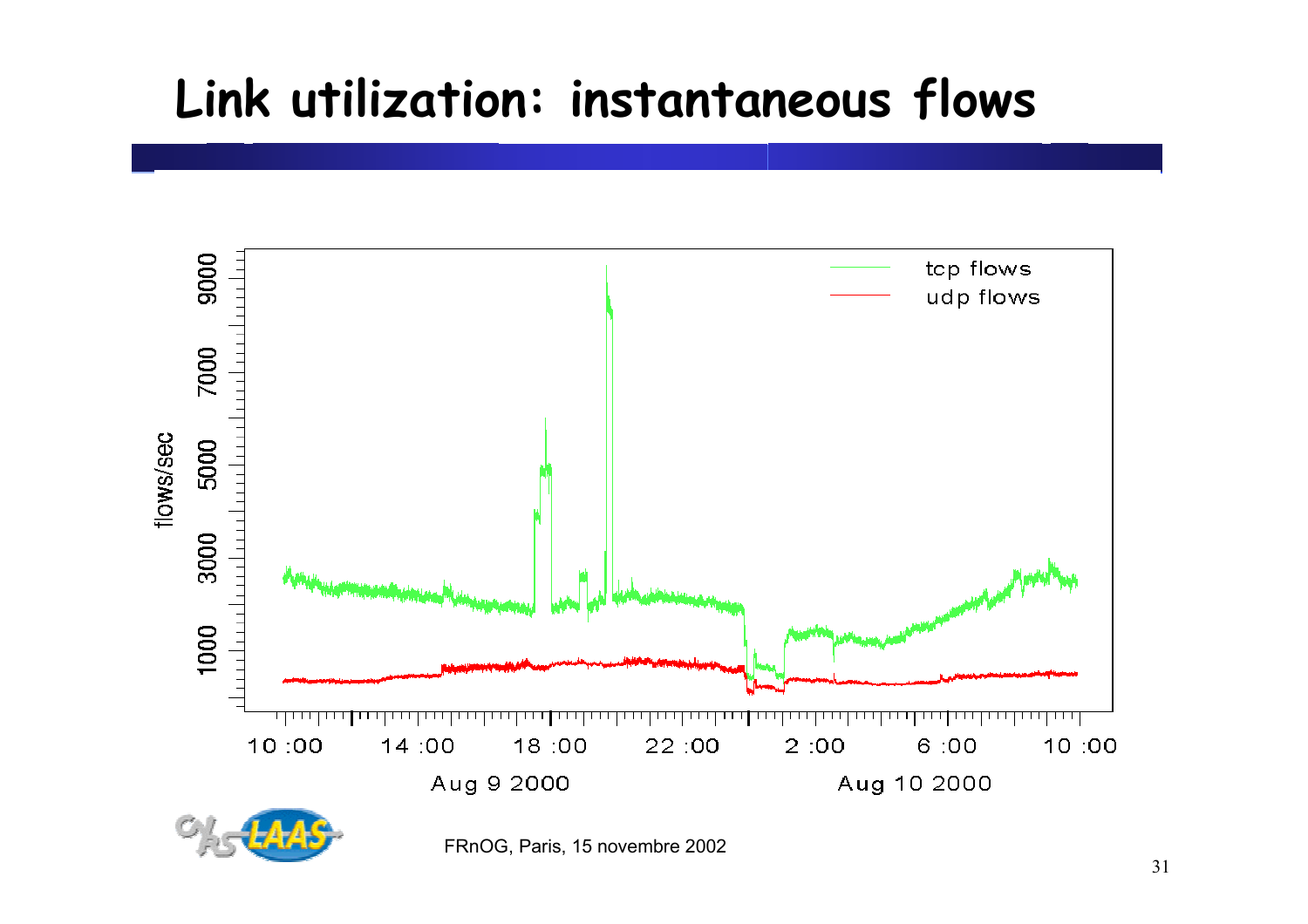#### **Link utilization: active flows**



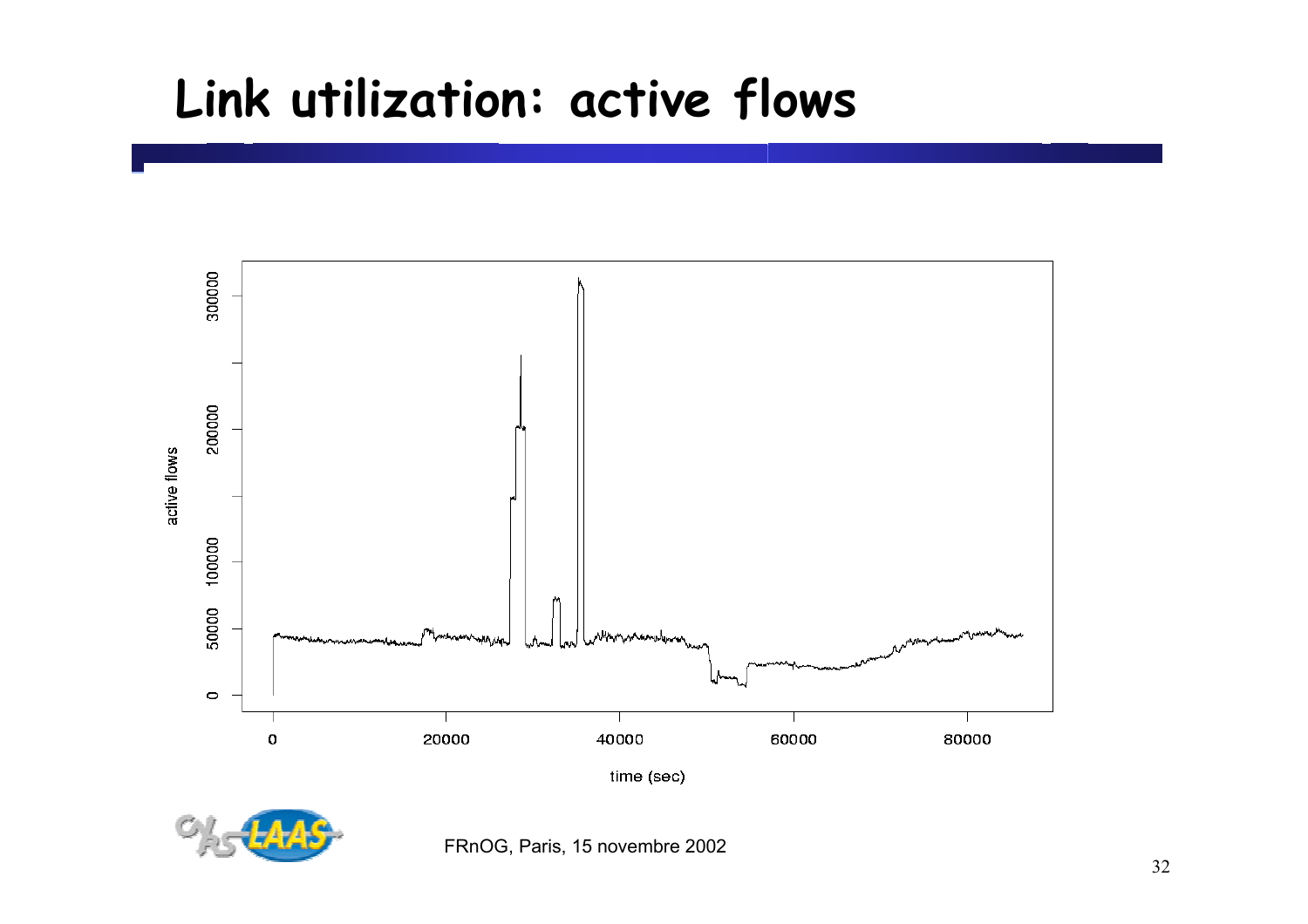#### **TCP flow size**



**Number of packets per flow**

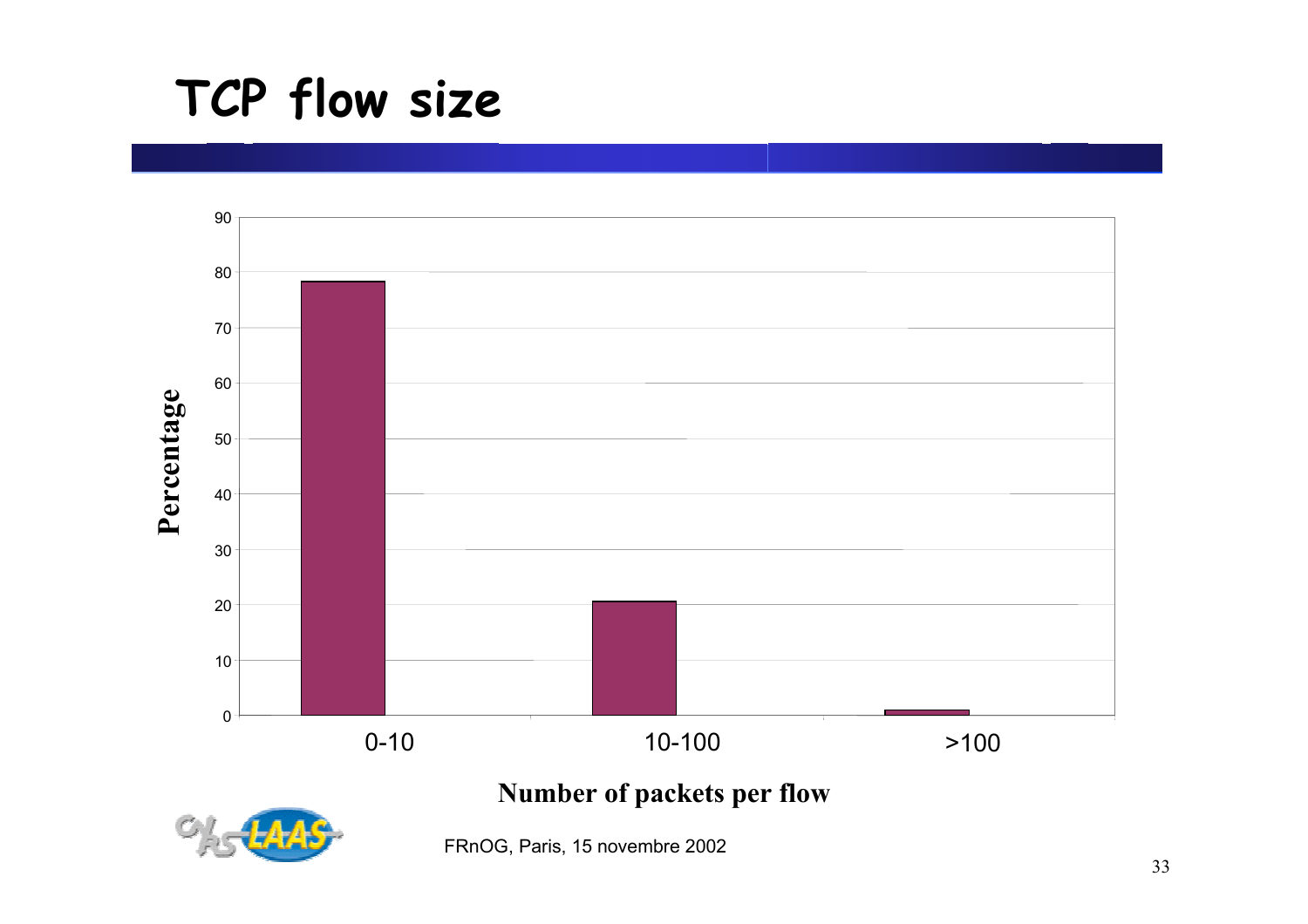# **TCP flow size vs. total bandwidth**



**Number of packets per flow**

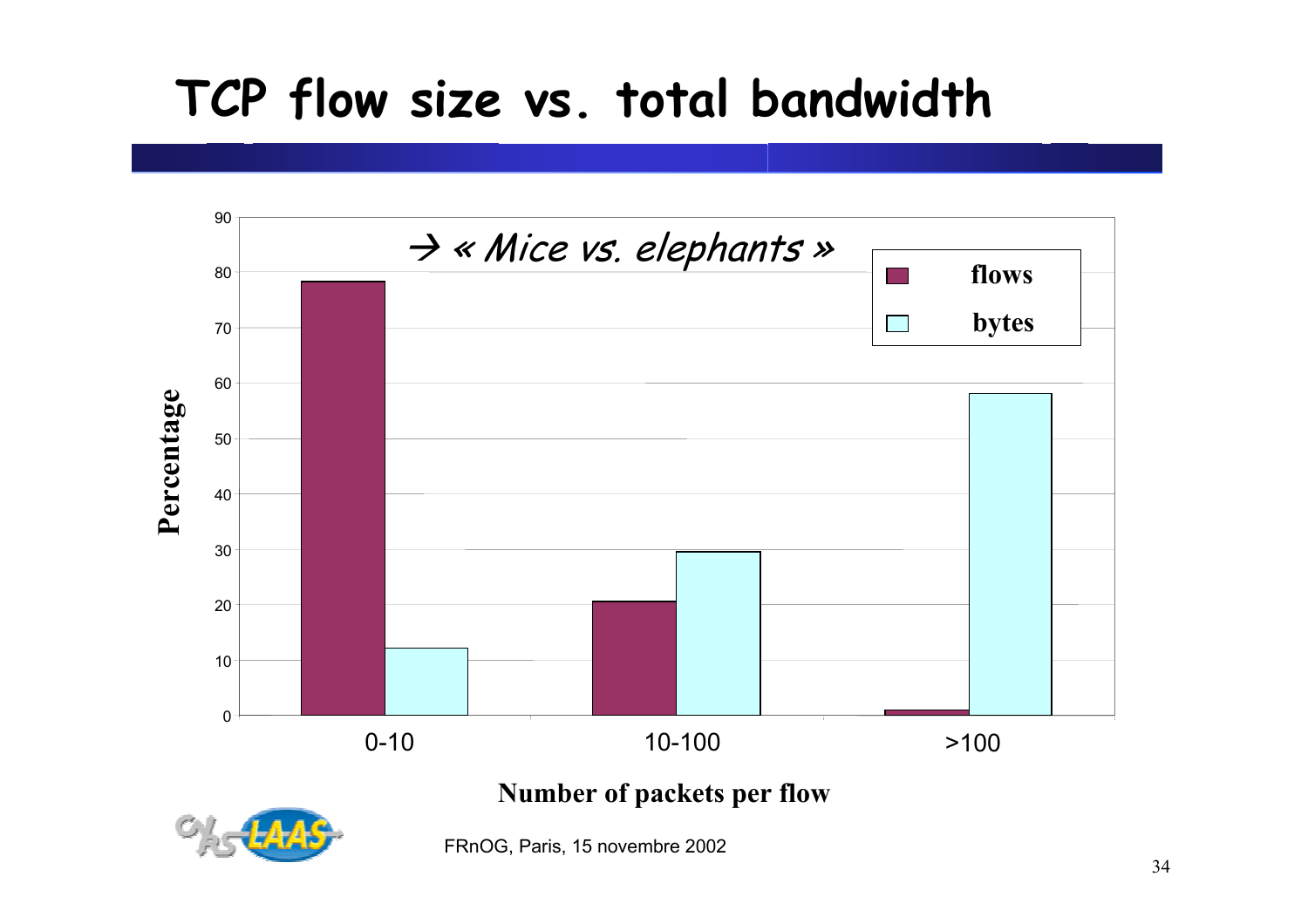# **Elephants**



FRnOG, Paris, 15 novembre 2002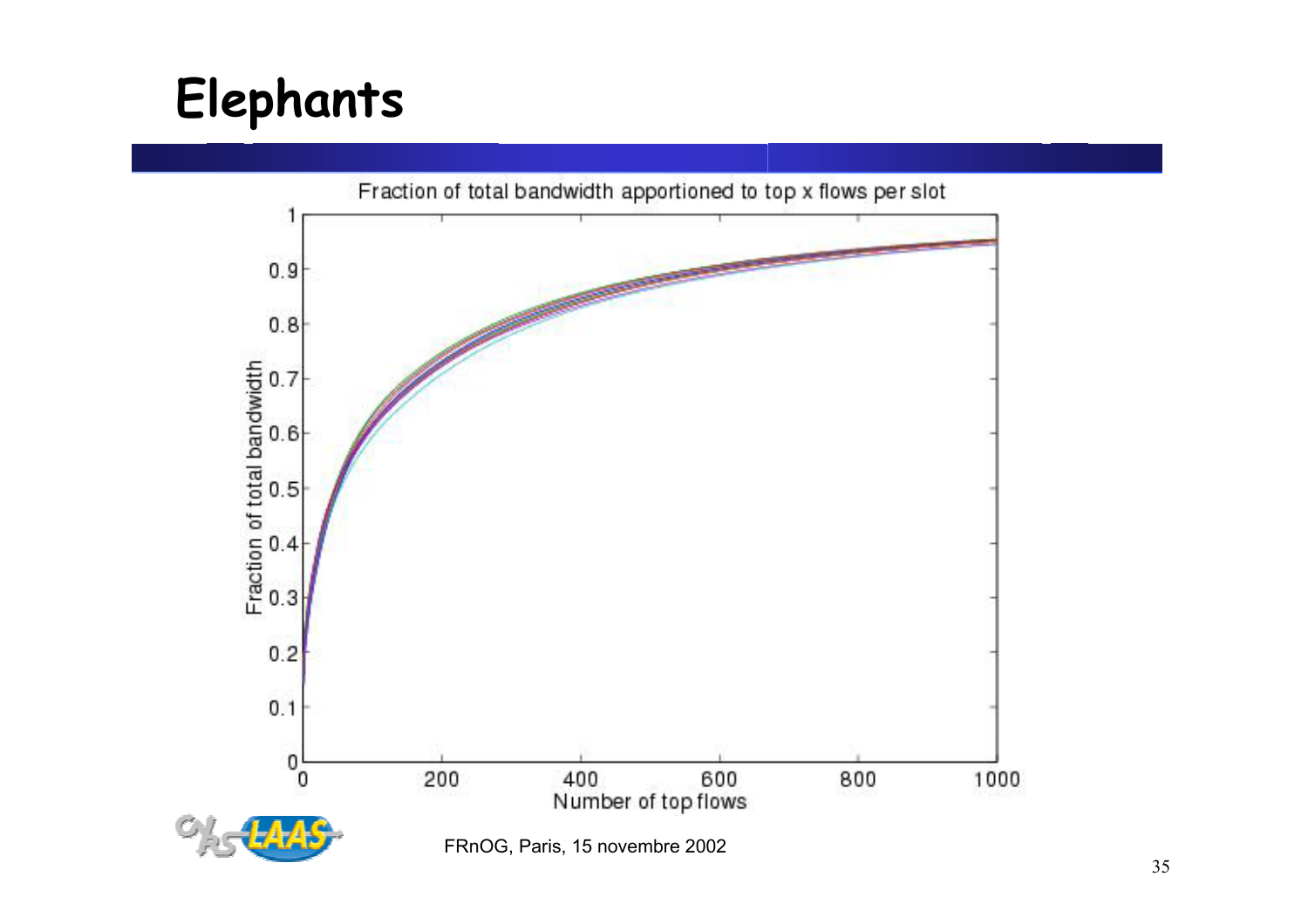# **Traffic modeling**

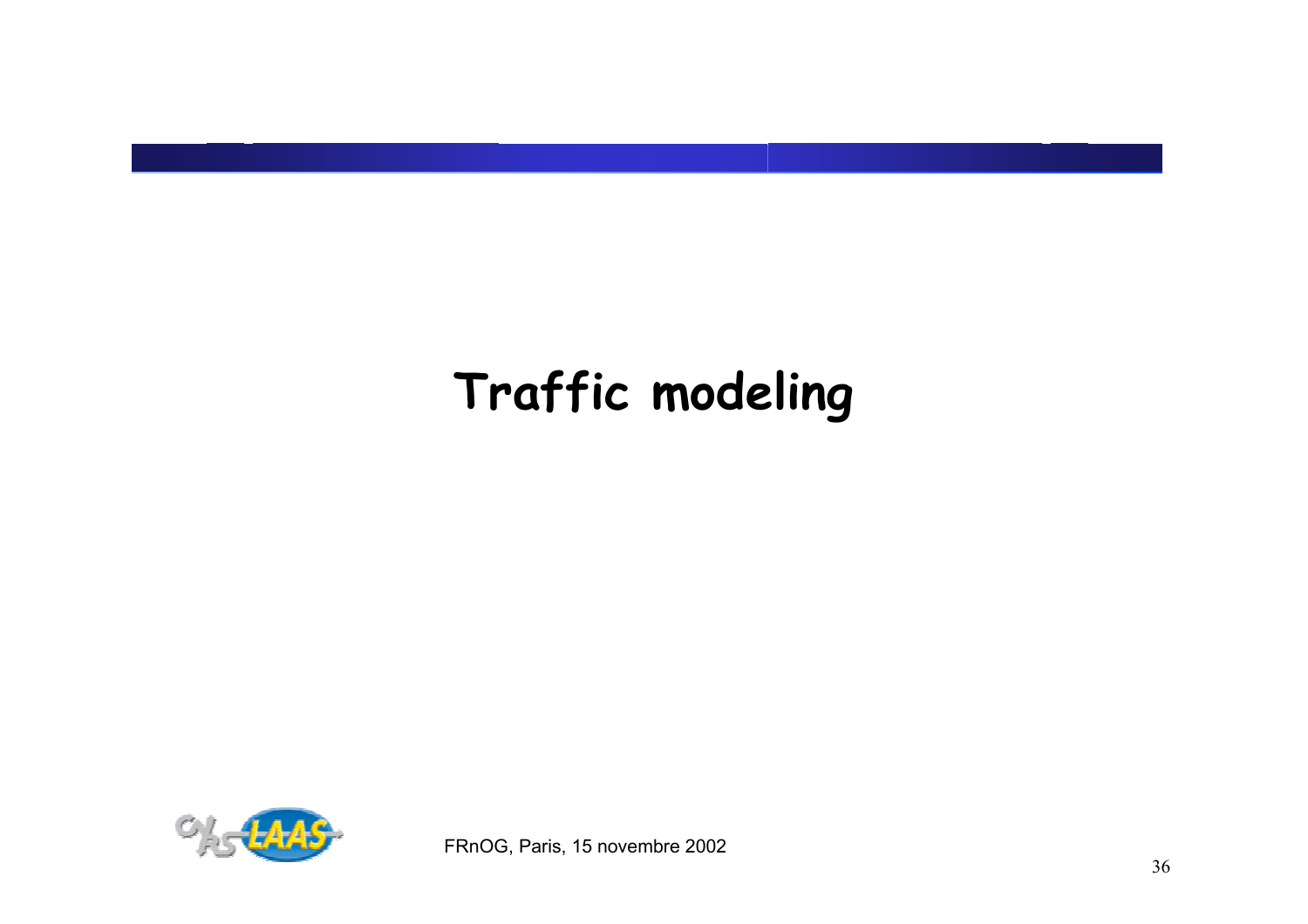# **Why modeling Internet (TCP) traffic ?**

- 4 Different from common thinking i.e. telephone model (Poisson, Gilbert)
- 4 Give information on how designing, managing, **provisioning** and operating an IP network
- 4 Give information on future research directions
- 4 Allows researchers to simulate new technical proposals

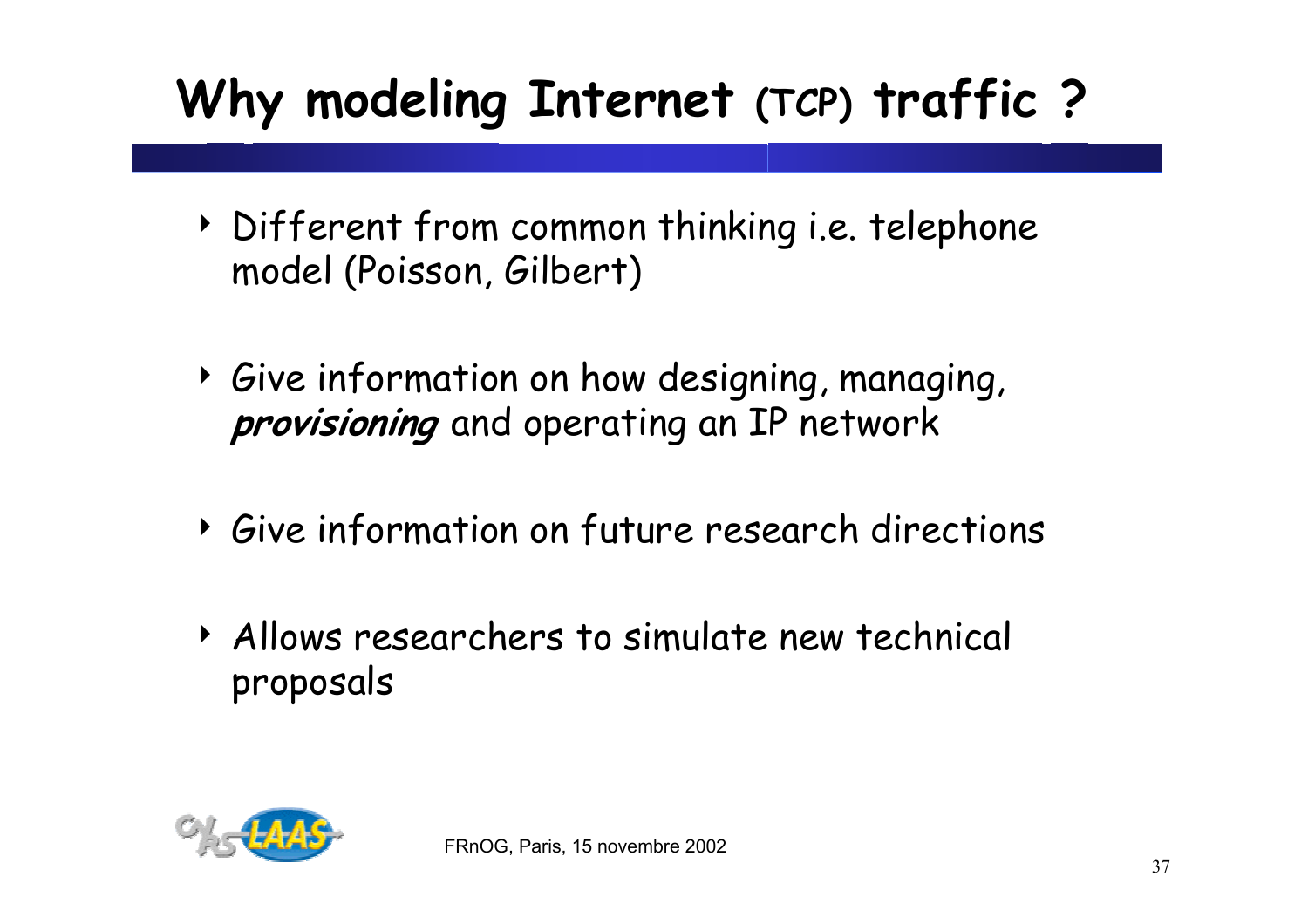# **Previous work on traffic modeling**

# <sup>4</sup>**Self-similar**

- 4 Multi-fractal
- 4 LRD
- 4 Due to:
	- Heavy tailed distribution of flow size
	- <sup>t</sup> TCP-like congestion control
	- *N*euters
	- **Human and application behavior**

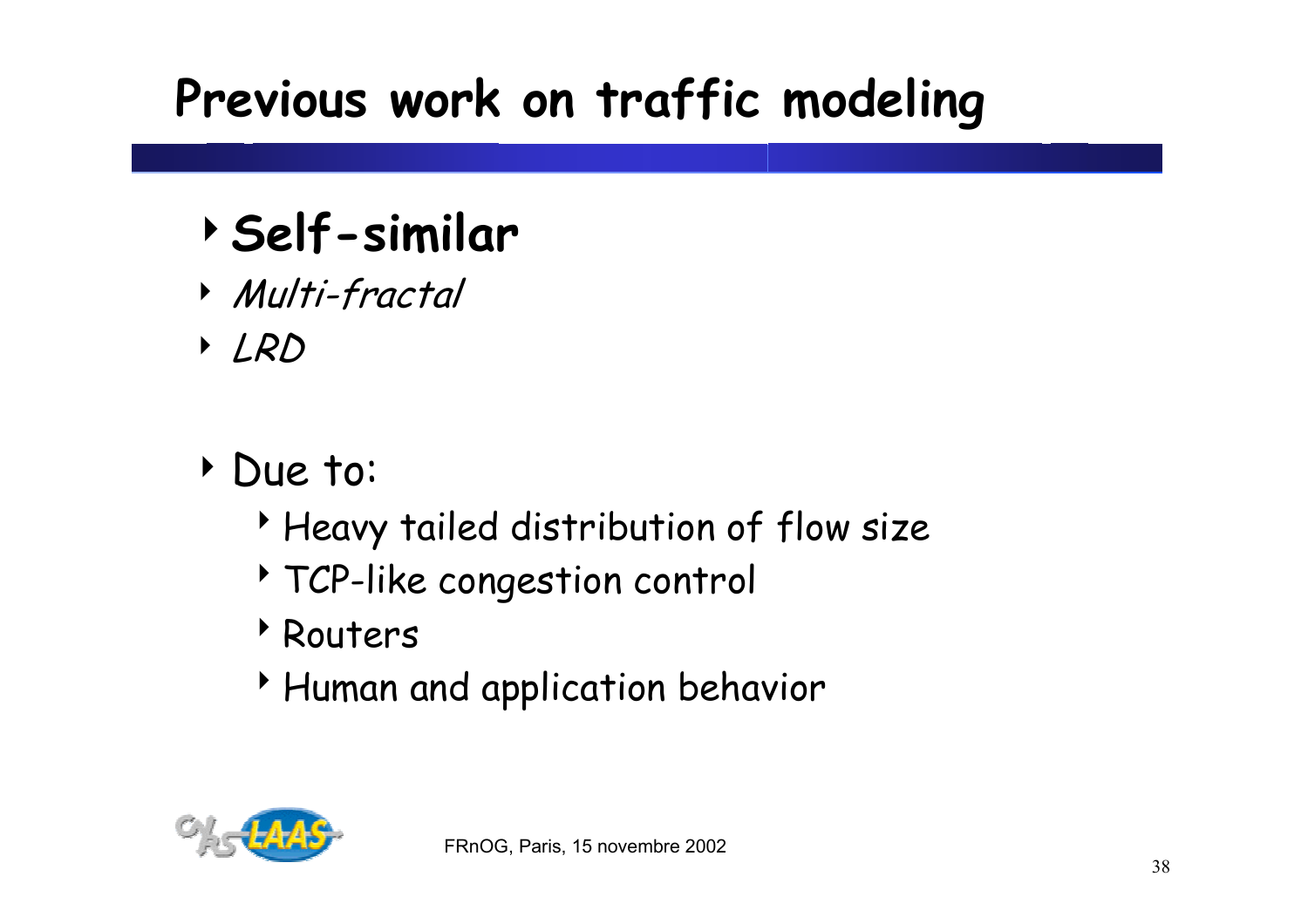# **Self-similarity**

- 4 Internet traffic is said to be self-similar
- 4 Self-similar ? What does it mean ?
- 4 Is it bad ?

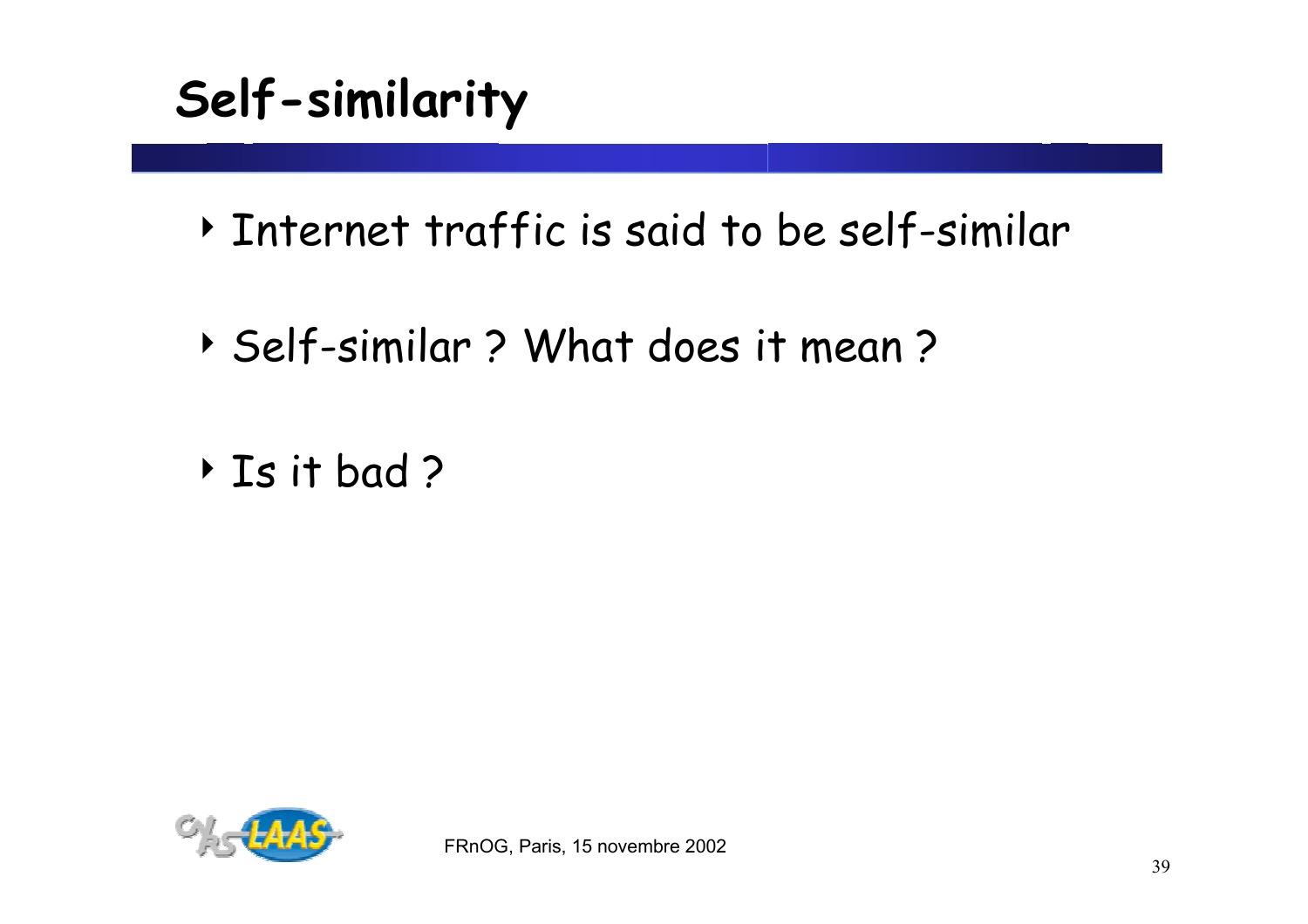#### **Actual traffic**



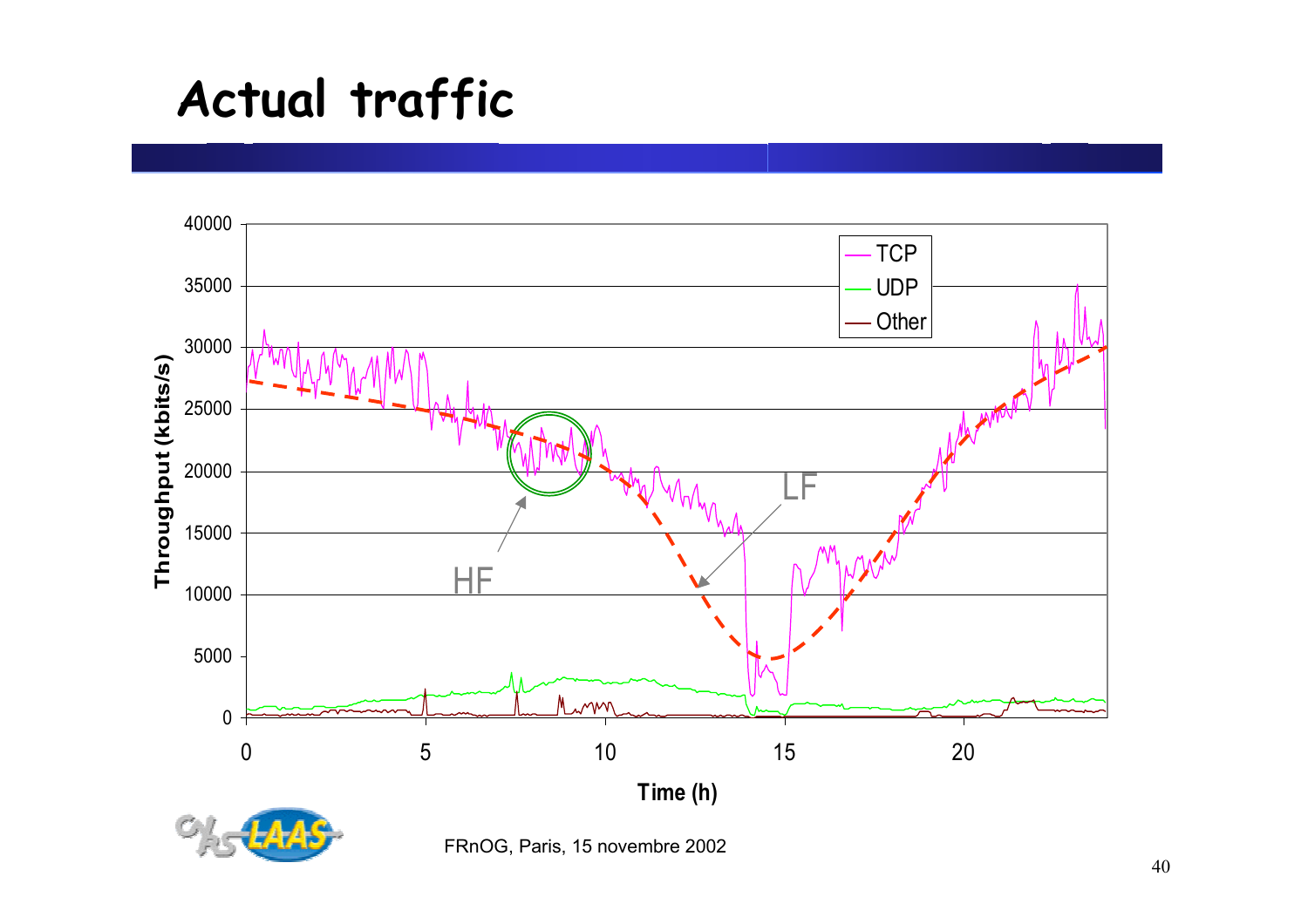# **Actual traffic visual analysis**

- 4 Suspicion of Self-similarity
- 4 Variability of traffic profile at all scale is a major matter for:
	- <sup>8</sup>QoS
	- **Stability**
	- **Performance**

 $\blacktriangleright$ 

…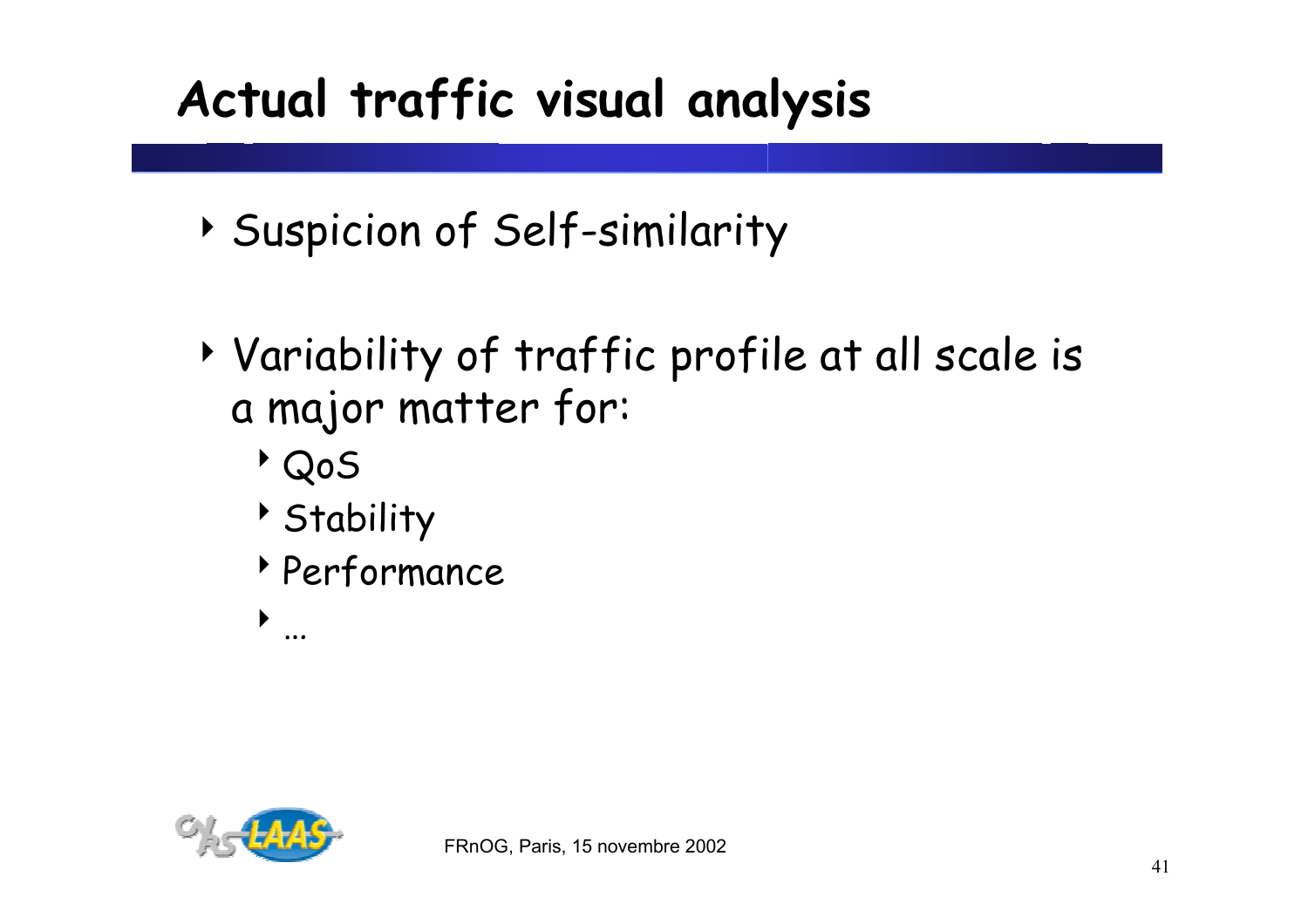**Analysis of traffic**

|             | Access traffic | Backbone<br>traffic |
|-------------|----------------|---------------------|
| Hurst $(H)$ | $H = 0.915$    | $H = 0,561$         |
| parameter   | [0.868, 0.962] | [0.556, 0.565]      |

- Access traffic is very complex
- Backbone traffic is smoother
- Networking main issues (QoS, performance decrease,…) mainly appear on edge and / or access links

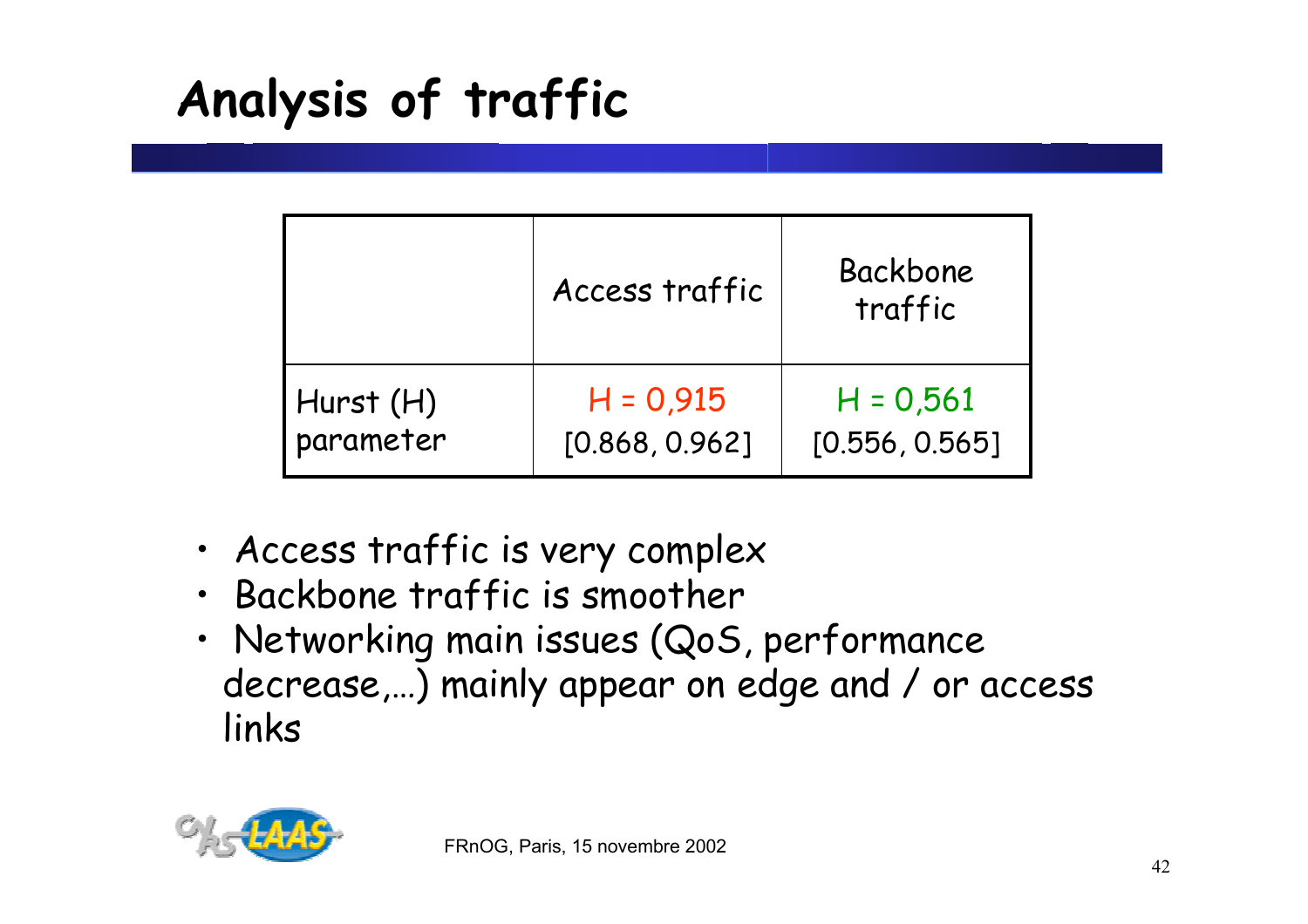# **LRD measurements for edge network**



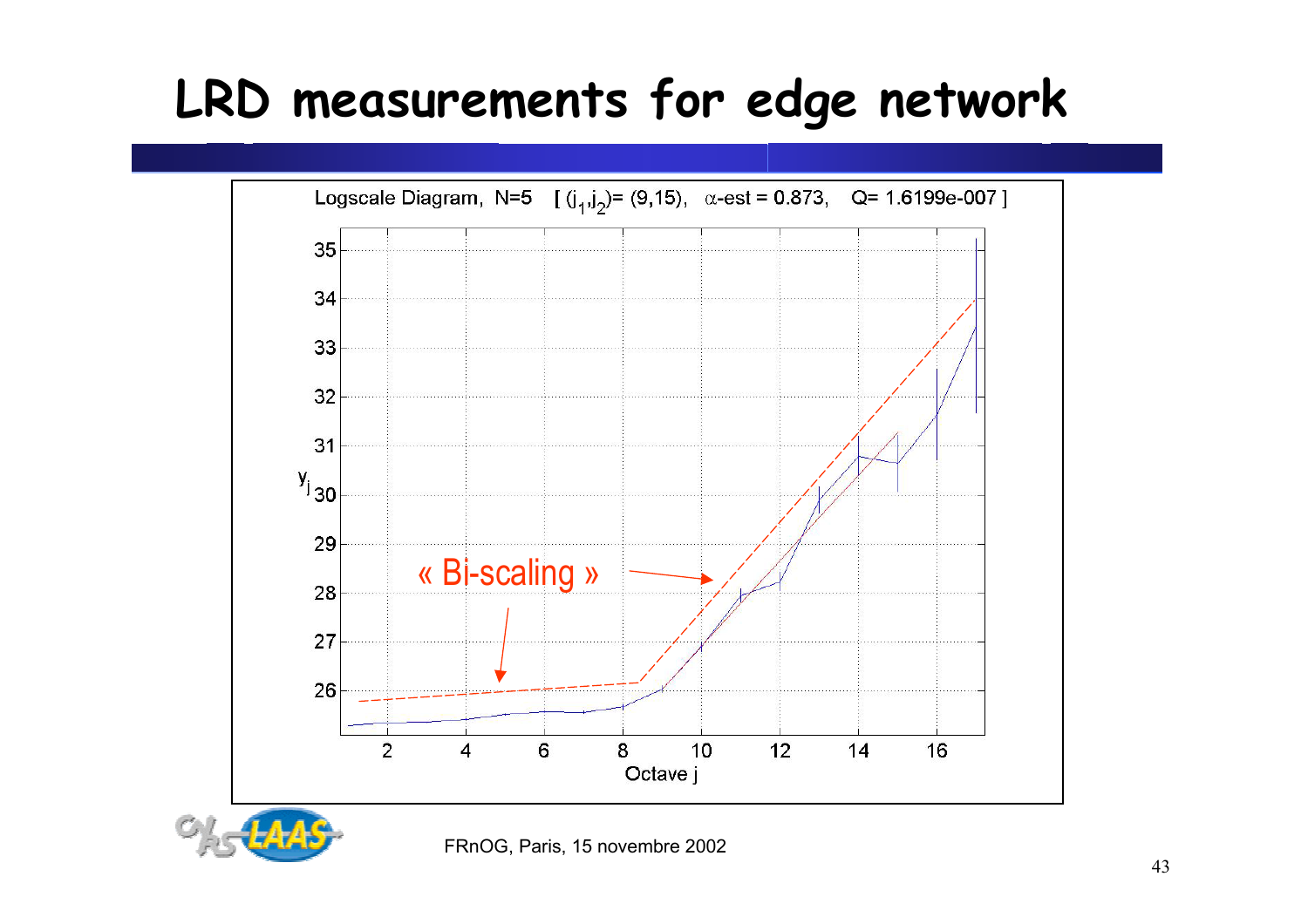# **LRD measurements for core backbone**



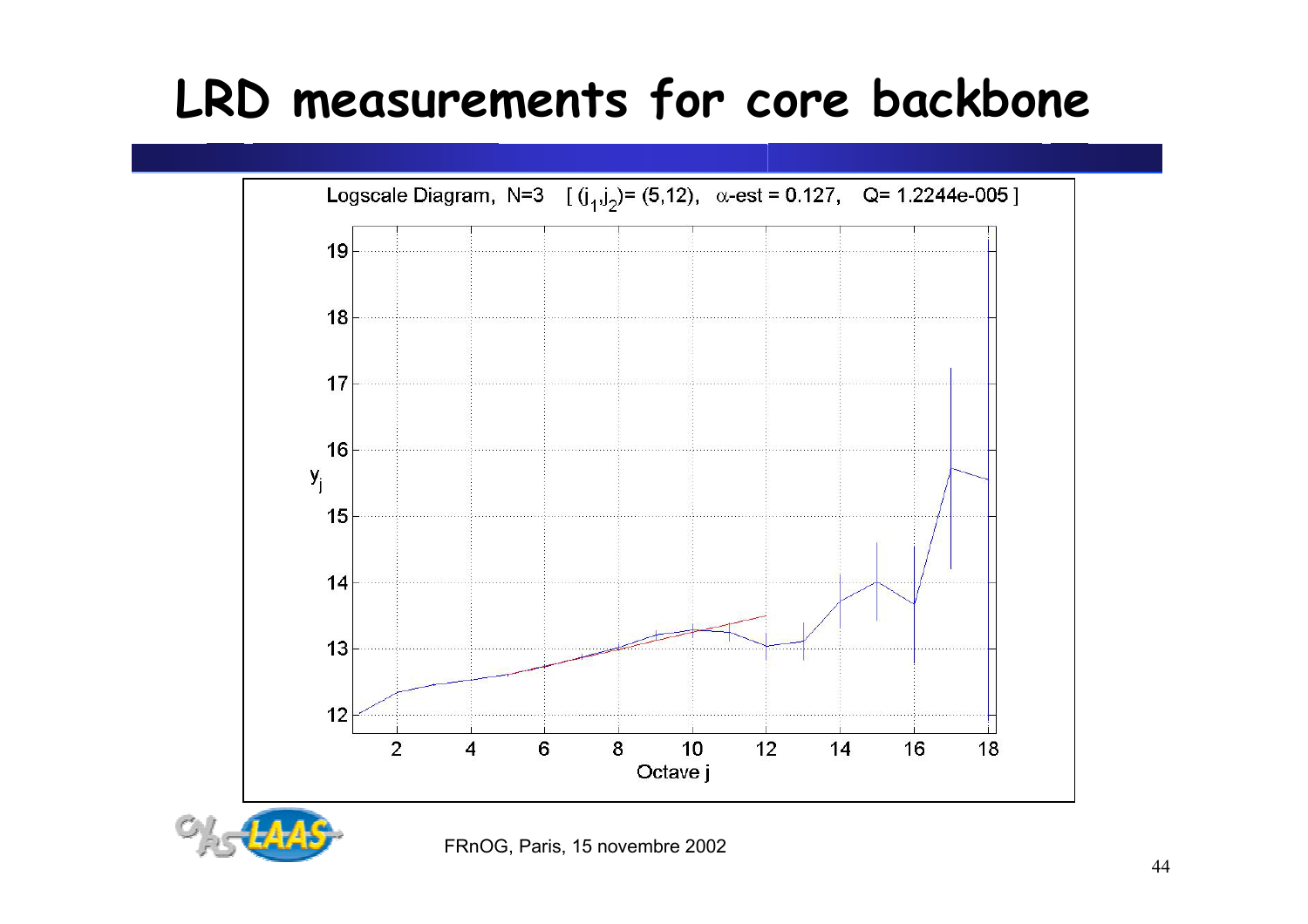# **Conclusion on traffic modeling**

- 4 Backbone traffic is almost Poisson
- 4 Edge Traffic then is not Self-similar
- 4 But LRD is really an issue
- 4 Most effort has to be put on edge network